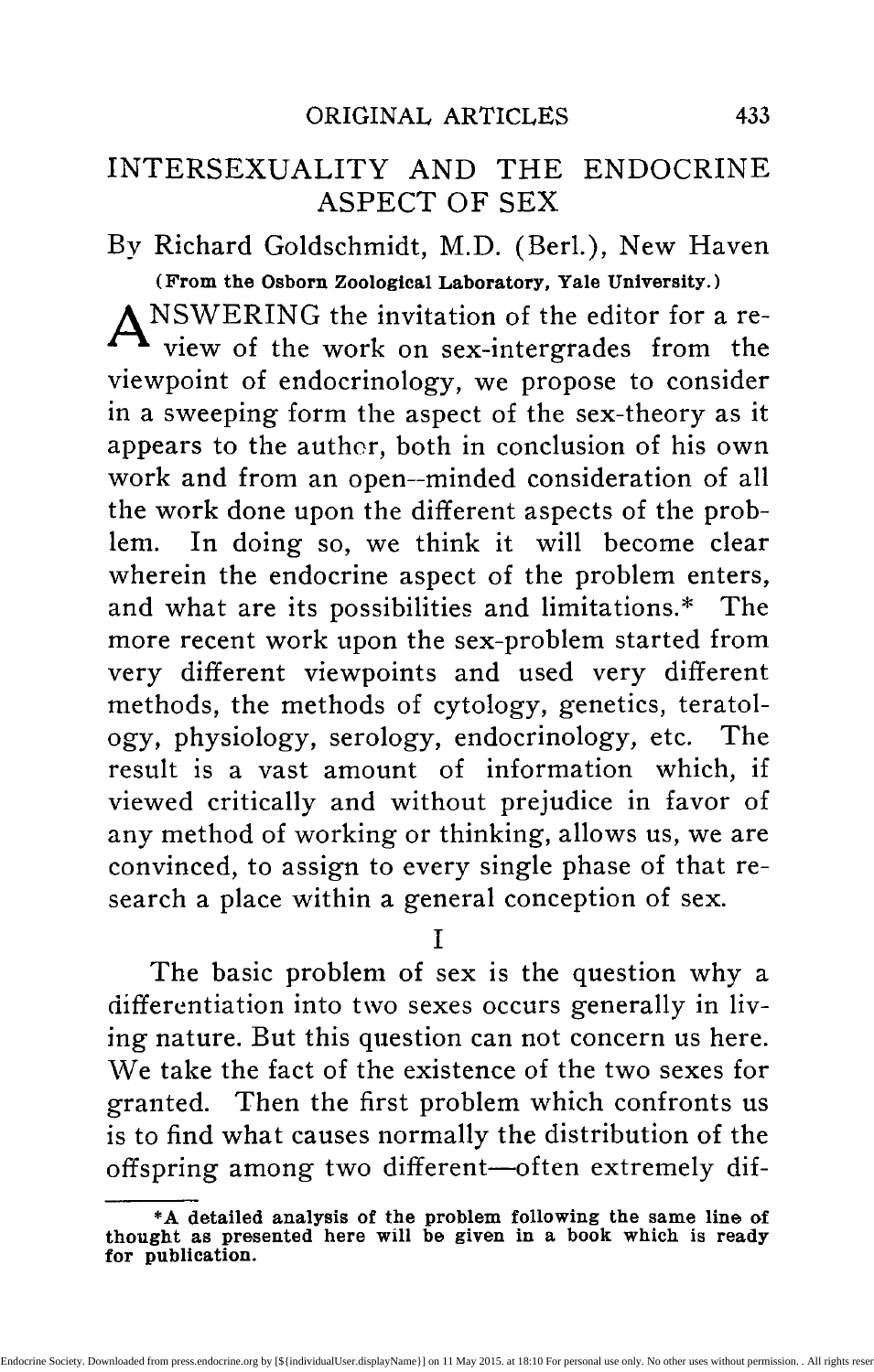ferent—types of individuals, males and females. This is the problem of the mechanism of the distribution of sex, a problem which is today as completely solved as it is possible within biology. We know that this mechanism is furnished by the existence of two types of gametes in one sex, namely in the male sex, of flies, grasshoppers, mammals, man, and in the female sex of moths and birds, whereas the opposite sex forms only one type of gametes. We know by hybridization experiments that this corresponds closely to the gametic mechanism, which produces the two parental types in equal numbers, when a homozygous form aa, forming only gametes a, is mated to a heterozygous form aA, forming gametes both A and a, the result of the mating being again  $\frac{1}{2}$ aa and  $\frac{1}{2}aA$ . We know further by the cytological work of the past fifteen years that the sex-chromosomes (or X-chromosomes) are visible cell elements which correspond exactly in their behavior to the necessities of a sexdifferentiator by being present in one sex, the homogametic (XX), in every sex-cell, in the other, the heterogametic sex  $(XY)$ , in only half of the gametes. We know every phase of the history of these sexchromosomes and their behavior throughout the life cycle of the two sexes, every single fact pointing to the idea that they really are or carry the sex-differentiators. We may even state, without running the risk of exaggeration, that the theory which regards the distribution of the XX- and XY-combinations to about equal numbers of fertilized eggs as the visible mechanism of sex-distribution, is today so far proven, that the demonstration stands on the level of an experimental proof in physics or chemistry. The main points which justify this conclusion are: 1. The in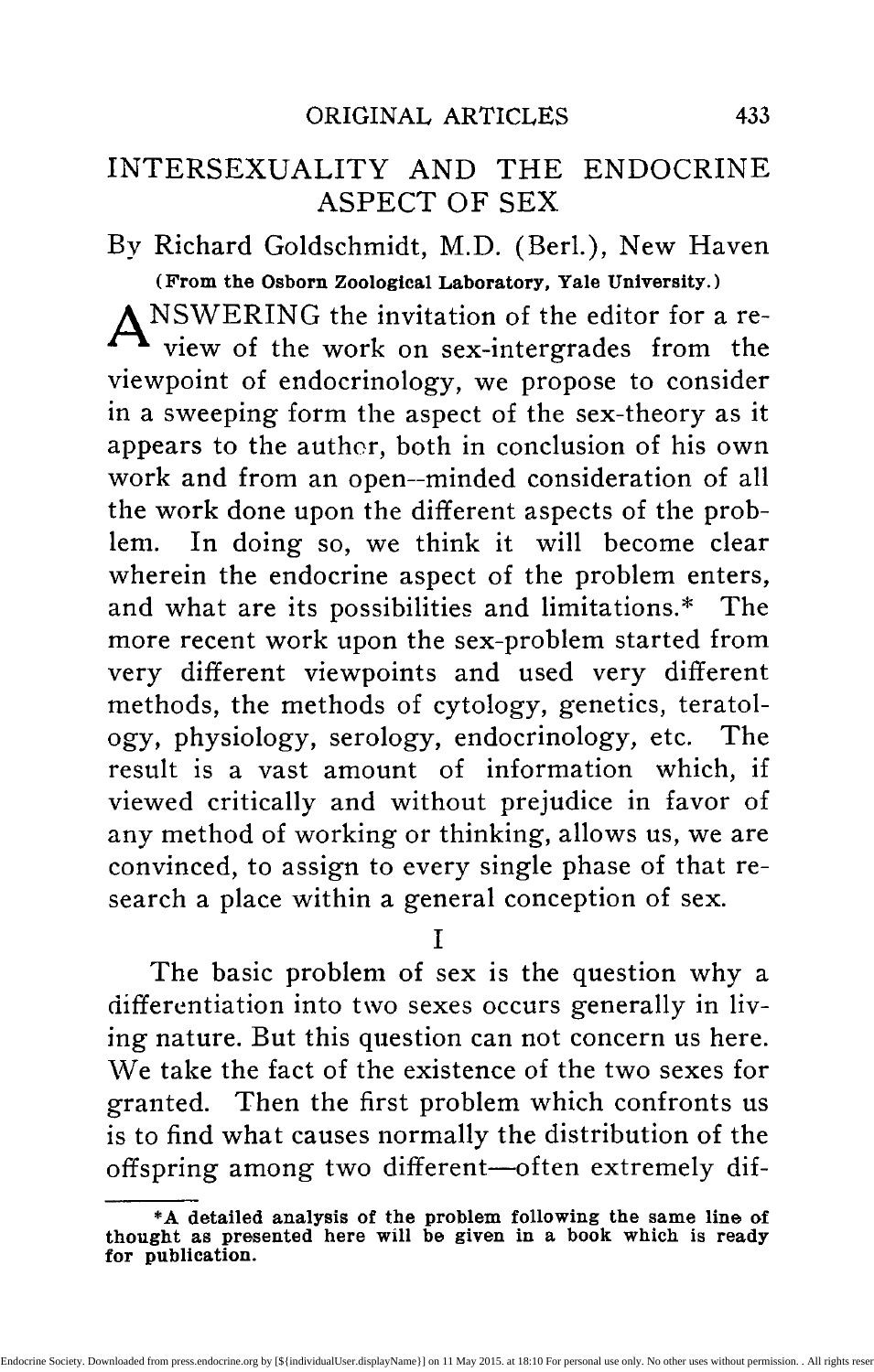numerable morphological studies, which in every case that proved favorable to study, found the facts about the sex-chromosomes in accordance with the theory. 2. The cytological study of cases of abnormal sexdistribution, as in Aphids, Nematodes, Hymenoptera, Rotifers, where the behavior of the sex-chromosome fits completely the expectation, although very different ways lead to the result. 3. The cytological study of forms like the moth, which had been proven by experimental breeding to be heterogametic in the female sex, whereas all the forms in which the chromosome mechanism had been studied exhibited male heterogametia. As expected those forms were proved to form two kinds of eggs in regard to the X-chromosomes. 4. The facts about the relation of parthenogenesis to sex, of twinning and polyembryony and about sex-mosaics (gynandromorphism) which are all perfectly clear under the aspects of the sexchromosome theory, but unaccountable otherwise. 5. The study of sex-linked inheritance, which showed that those characters which go in heredity with the sex distribution—both in male and female heterozygosis—follow exactly the distribution of the sexchromosomes in which they must, therefore, be located. 6. The admirable studies on non-disjunction, which prove that in cases of (visible) abnormal distribution of the sex-chromosomes, all the characters which are known to be sex-linked, show special types of inheritance, which coincide exactly with that abnormal distribution, thus showing beyond a shadow of a doubt their location within the sex-chromosome.

We consider, therefore, in agreement with practically all biologists, whose personal experience in both genetics and cytology give special weight to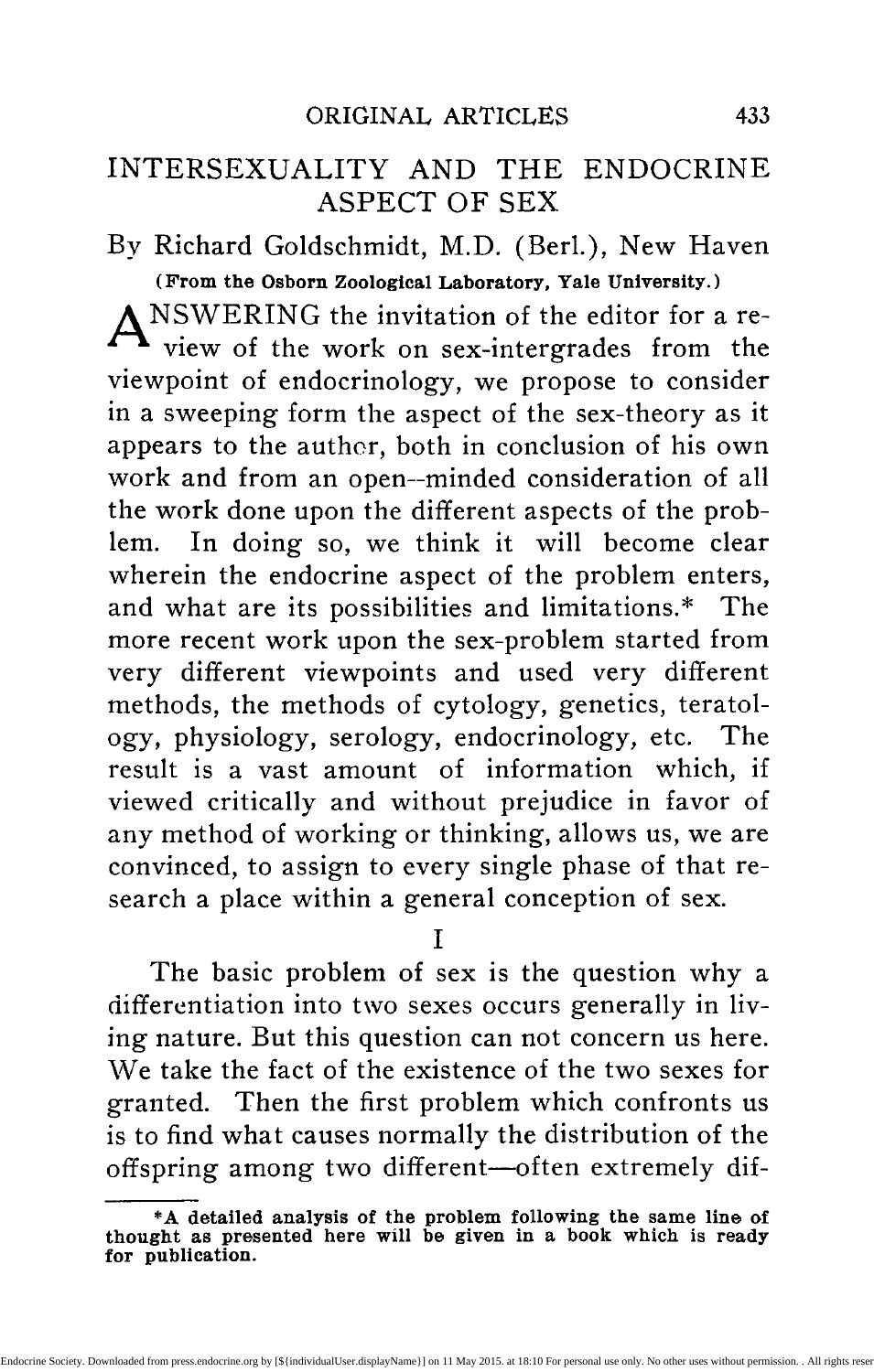#### 436 ENDOCRINOLOGY

their opinion, that the mechanism of sex-distribution is known. Every further construction within the theory of sex has to be built upon this basis.

II

The knowledge of the mechanism which distributes in the right way those things which are responsible for the ultimate differentiation of male and female sex might be compared with information about the system of tracks and switches within a railroad station, which direct the trains into their different directions. But this knowledge does not furnish any information about the material, the destiny, the loads, or the moving power of the trains. So the next problem in regard to sex is to find out what is moved by the distributing mechanism and how it brings about the differentiation of one or the other sex. The problem of the mechanism of sex-distribution is followed by the problem of the physiology of sex-differentiation. The answer which is usually given as a solution of this problem is, that the sex-chromosomes carry a Mendelian factor, a sex-differentiator. But this solution is not satisfactory, first, because of being only formal and symbolic and referring the question to another unknown quantity; second, because, when worked out in detail, it leads into difficulties, which long since have convinced many cytologists and geneticists that not only the quality of the sex-factor but the quantity of the X-chromosome-substance must be the decisive fact; third, because we can not get around the fact that both sexes contain the anlagen of either sex, which can make their visible appearance irrespective of the gametic or zygotic constitution of the individual under certain experimental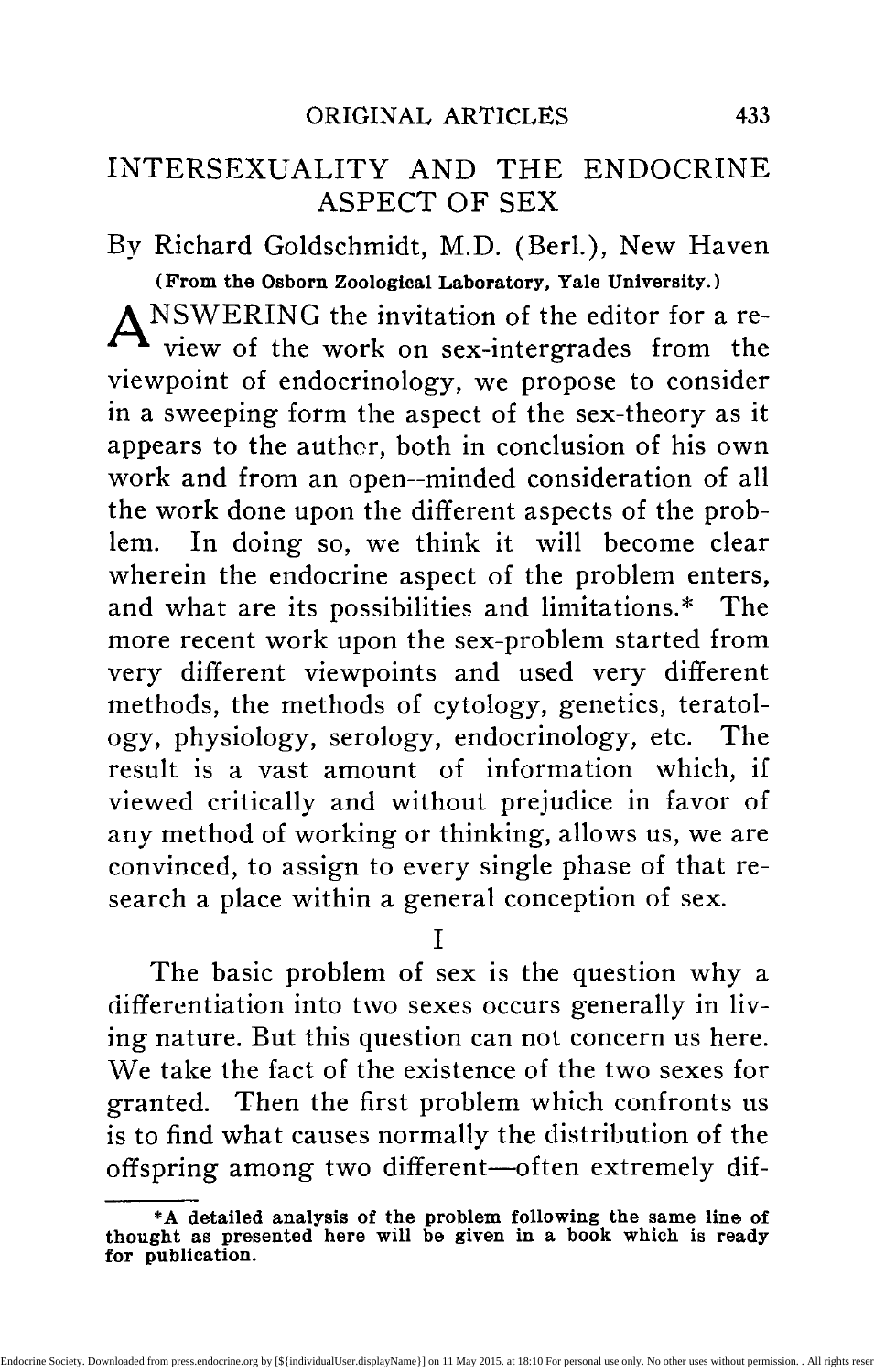conditions. We believe that these difficulties have been overcome now and the way towards a physiological understanding of sex-differentiation been cleared by the work on inter-sexuality.\*

### Ill

In order to make clear the relation of the facts of intersexuality to the mechanism of sex-distribution on one side and to the hormonic aspect of sex-differentiation on the other, one point has to be called first to the attention. We know that, in the animal kingdom at least, two types are found in regard to the differentiation of sex-characters (probably also in other processes of growth and differentiation). The one type present in insects, excludes the participation of endocrine activities of the sex-glands in the process of sex-differentiation. Castration or transplantation and transfusion experiments with gonads, blood, body extracts are without influence upon the differentiation of sex-characters. The decision is irrevocably reached at the moment of fertilization. (1) In the other group, however, including birds and mammals, the differentiation of the sex-characters is linked with the endocrine activities of the sex-glands, exactly as growth and metabolism are linked with other endocrine organs, as is proved by the wellknown results of castration and transplantation. It is clear that it will be easier to derive the basic conceptions from the simpler case of insects. (2)

Our experiments, performed with races of the gipsy-moth, have enabled us to get under perfect ex-

**<sup>\*</sup>We have proposed the use of the terms intersexe, intersexual, intersexuality instead of sex-intergrades because the former terms can be used in all scientific languages, whereas the latter must be translated, e. g., Sexuelle Zwischenstufen" in German.**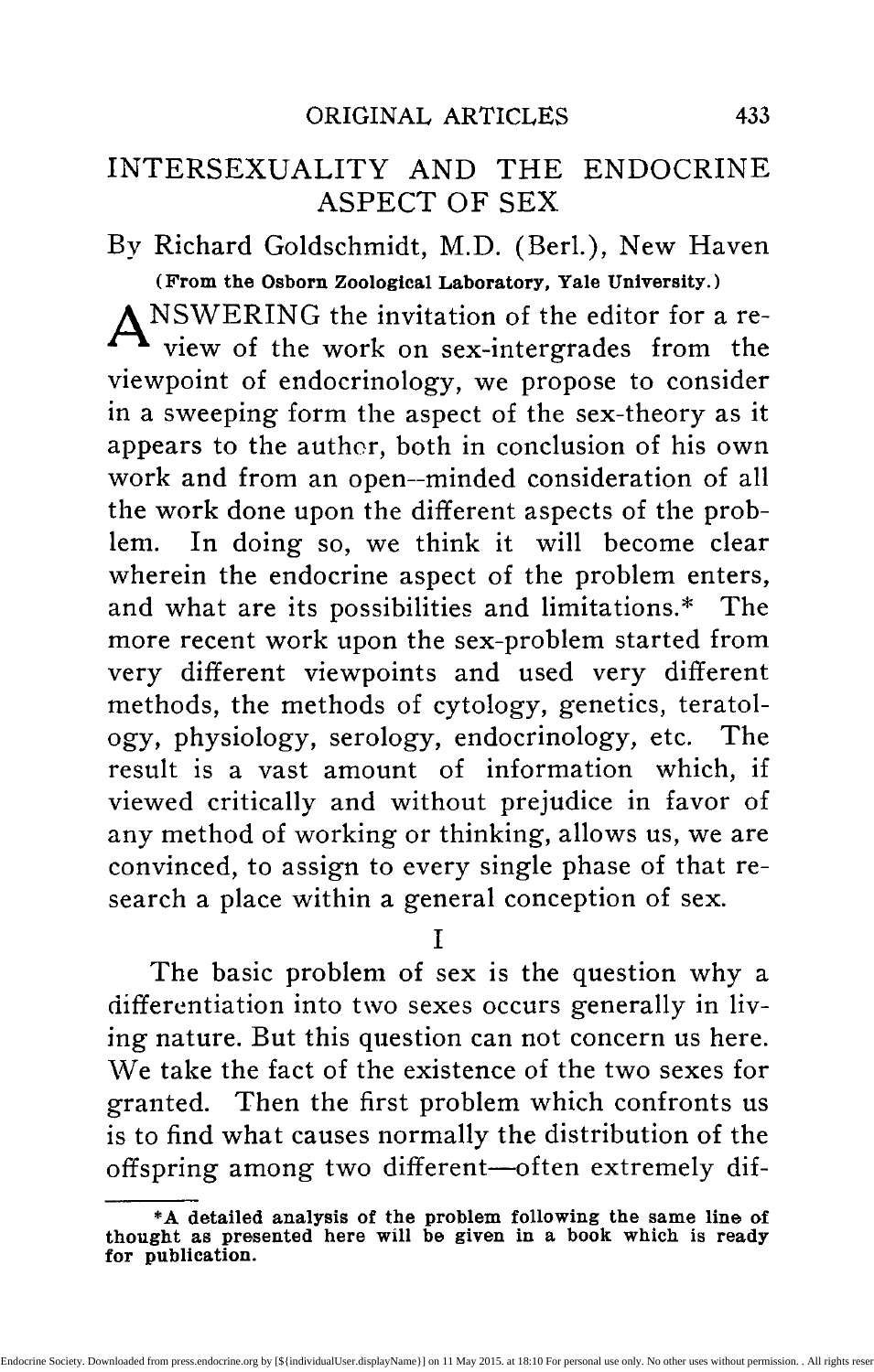perimental control the production of intersexuality. (3) By building up definite combinations of races by means of cross breeding, we are able to produce without failure and in the expected numerical relations every single intergrade leading from a normal female to a male or vice versa, the end points, of course, being the complete transformation of a (genetically) would-be female into a male and a wouldbe male into a female. Without going into details, we might point to some steps in the analysis of the phenomenon, which justify the conclusions in regard to the problems of this essay. The normal mechanism of sex-distribution in this moth is that of female heterogametia, fertilization resulting in about equal numbers of male and female offspring. All of the races involved behave perfectly normally in this respect. But whereas certain crosses between different races are also normal, others invariably give an abnormal result: the cross A-female times B-male gives normal offspring, but B-male times A-female gives all males normal, all would-be females intersexual. In other crosses with other races the opposite happens, all males are intersexual, all females normal. It could be shown then that the degree of resulting intersexuality is constant for a given combination; e. g. the female of race A will give all normal offspring with a male race M; but with the male N all would-be females will be slightly intersexual, exhibiting certain male characters; with the male O, all would-be females will be intersexual midway between the two sexes; with the male of race P, all would-be females will be high grade intersexuals, almost transformed into males; and with the male race Q, only males will be produced, although half of them are genetically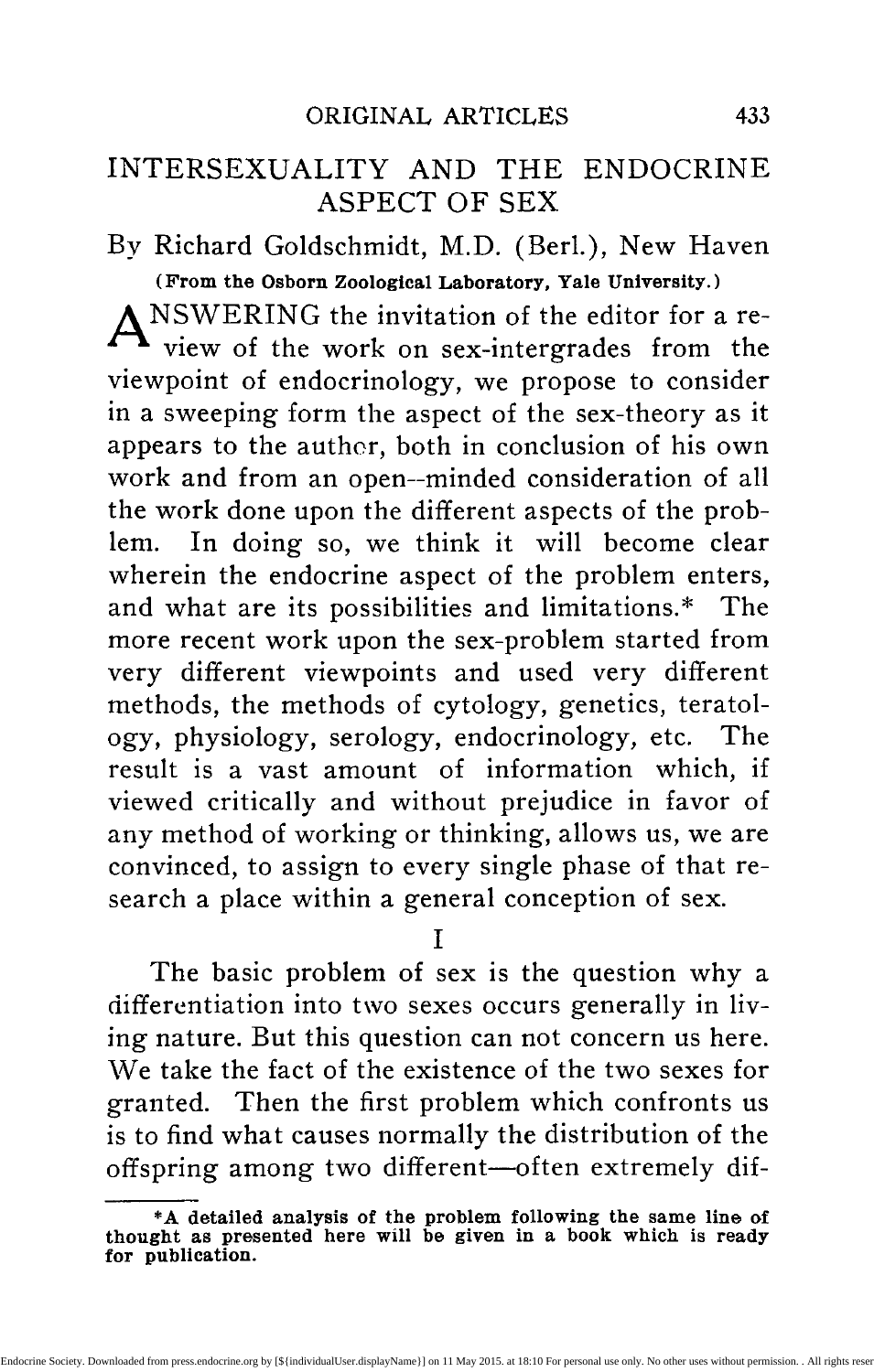females. If we breed now another race B as female to all these males a similar series will be produced, but it might reach with the male O the point of complete transformation of all would-be females into males.

These facts and their further genetic analysis show that every individual is able to develop into one sex or the other or any stage between; further that every individual contains all the elements necessary for the development of either sex and its attributes; further that these elements or substances must have a certain quantitative relation to each other in order to secure to one of them the control of development; and that the introduction of quantities in a cross which do not fit the given quantity of the other partner set up the sex-differentiation in favor of the higher quantity. The analytical experiments proved then that the substances which control male differentiation follow the distribution of the sex-chromosomes and must therefore be considered to be carried by them. Whereas the substances controlling female differentiation are always transmitted maternally, that is, from mother to *tgg.* From this it follows, that the mechanism of distribution of the sex-chromosomes results (in the case of female heterozygosis) in distributing to half of the fertilized eggs twice the quantity of the substance which causes male differentiation as to the other half, whereas the substance for female differentiation is constant in all cases. And as the tide of differentiation can be changed in favor of one sex and in a quantitatively increasing series, without any change in the mechanism of the chromosome-distribution it follows, that irrespective of this constitution the decision lies with the respective ab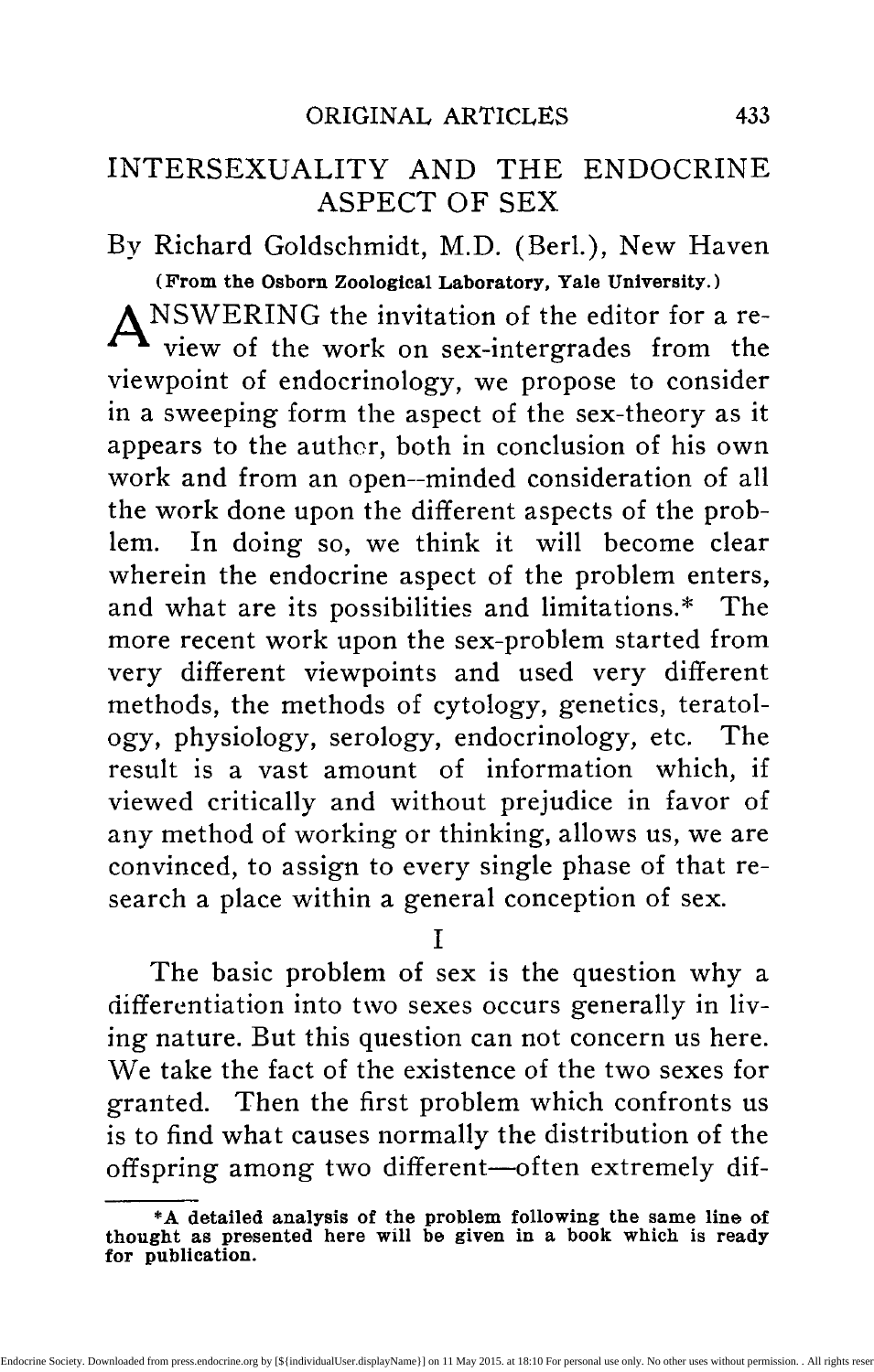solute quantities of the two sex-substances; the greater quantity wins more or less completely.

But how can we conceive that the greater quantity acts in determining one sex or an intergrade between the two sexes? A careful analysis of the intersexual individuals has given the clue. In studying the different types of male or female intersexuality, we find that not every organ exhibits a definite type between the two sexes, say all of them half or one third between the characters of the sexes. The grade of intersexuality is, moreover, a statement applying to the condition of the animal as a whole. But the different organs are not alike. One organ is already say completely male, another still female, a third female at the base, male at the end. Now it could be proven that the organs or parts of organs which become first changed towards the opposite sex are the ones which are last in embryonic development and the ones which are transformed only in the last steps of intersexuality are the first differentiated embryologically. For example, the sex gland, which is differentiated very early, is transformed into a gland of the opposite sex only when all the somatic organs are already changed. And it is shown from the complete analysis of such facts, that in case of female intersexuality—the other way in male intersexuality—all organs develop female up to a certain turning point, when suddenly the development proceeds under the aspects of male differentiation. Therefore all organs differentiated when the turning point occurs are female, the ones which differentiate later are male, and the ones differentiated over the entire period start female and end male. Thus the degree of intersexuality is determined by the more or less early position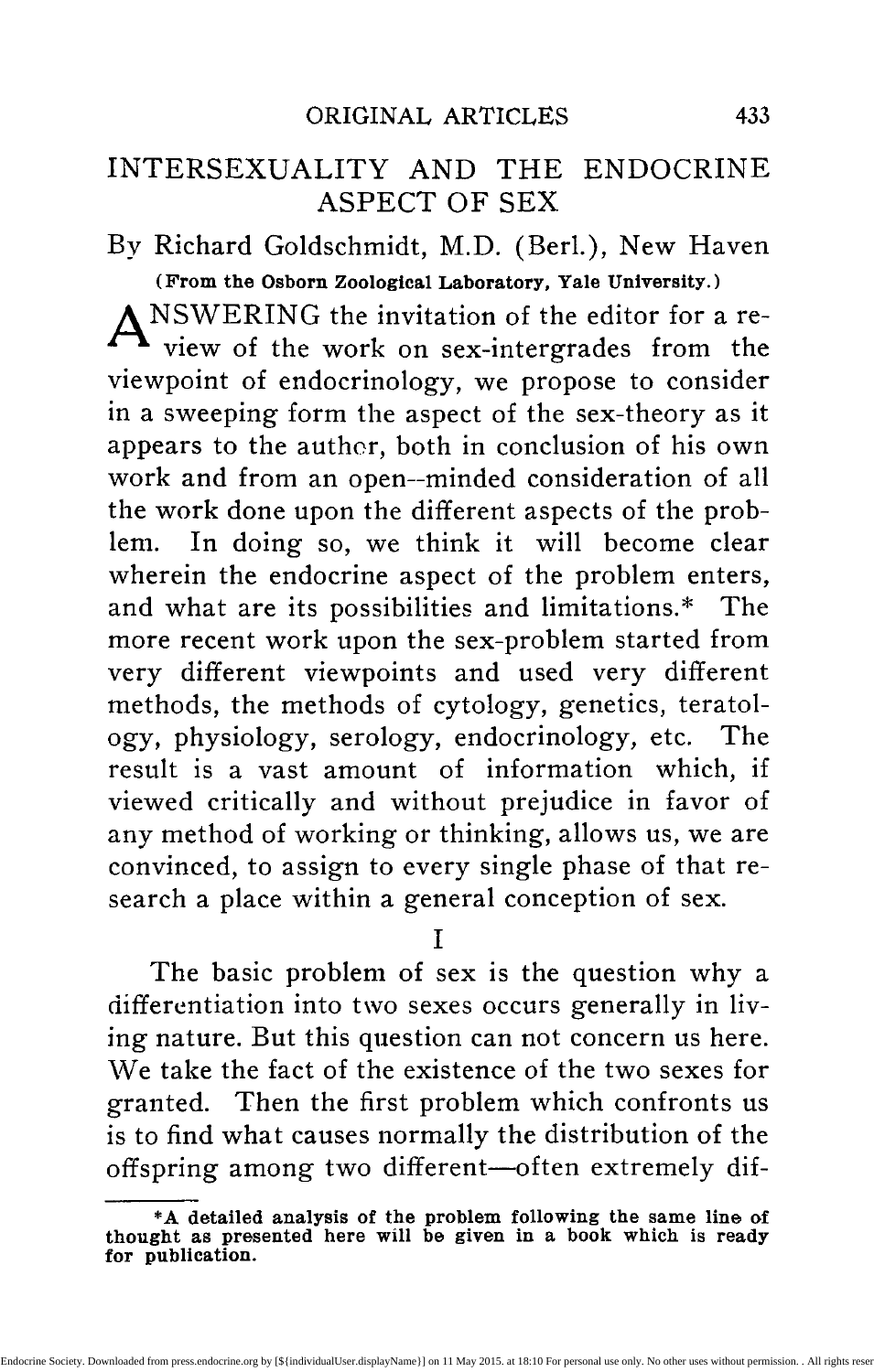of the turning point in development. There we have a time coefficient coordinated with the quantitative differences in the amount of sex-differentiating substances, i. e., these are substances which increase the velocity of a reaction proportional to their quantity. It seems safe therefore to ascribe to them at present the character of enzymes.

The complete analysis of experimental zygotic intersexuality—zygotic because the result is determined at the moment of fertilization—has taught us then what the mechanism of sex-distribution by means of the sex-chromosomes means physiologically : the adjustment of the relative quantities of male and female enzymes, thus assuring to one the greater velocity of reaction. But there is now a limit to our analysis. We see no means of ascertaining what kind the reaction is which is brought about, or, in the language of chemistry, the velocity of which is influenced by the concentration of the enzymes. But the answer can be given, we believe, by the facts about hormonic miersexuality.

### IV

It is well known to every student of biology and physiology that in the higher vertebrates, at least birds and mammals, the endocrine function of the sex-gland plays an important role in the development of secondary sex-characters. Early castration in mammals prevents the normal development of the visible characters, and results in the assumption even of the male secondary characters by female birds. Successful early transplantation of the heterologous gonad makes either sex assume to a more or less complete degree the characters of the other sex.  $(4)$  We might call this already the production of hormonic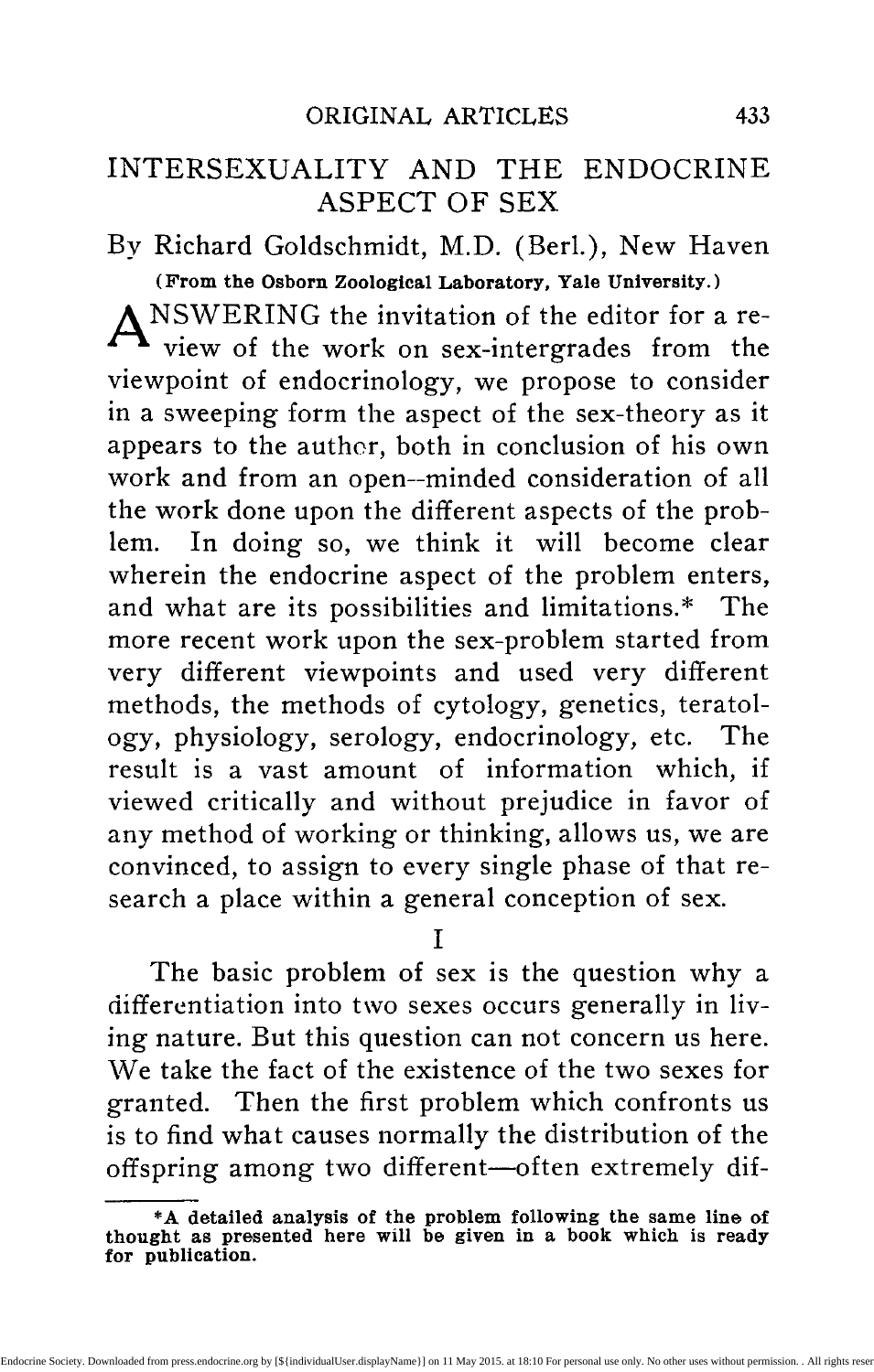intersexuality, which of course appears only in those organs which are physiologically able to change under the influence of hormones, irrespective of the genetic constitution in regard to sex. But the methods which have to be used exclude a complete experiment in intersexuality, where the entire body, including sex-glands, ducts, etc., must react. Fortunately nature has performed such an experiment for us, as F. R. Lillie's recent analysis of the case of the free-martin has revealed. (5) Among twin calves, cases of normal male and female are very rare. If both are not of the same sex, in most cases a normal male is combined with an abnormal "hermaphroditic" female, the freemartin. It is now proven that this freemartin is a typical case of hormonic intersexuality. Lillie could show that in this—and only in this—case an anastomosis between the blood vessels of the twins occurs, so that the same blood flows through both. In the male partner, the testis, with its interstitial tissue, develops first, when the ovary of the female has not yet reached the stage of endocrine function. So the female comes under the influence of the male hormones, the ovary stops differentiation and all the sex-characters develop further in the male direction. The result is the freemartin, a calf with very much female external sex-organs, almost male sexual ducts and a sex-gland containing sperm tubules but without spermatogenesis.

If we compare now this case of true hormonic intersexuality with the zygotic intersexuality of the moth, we see at once that the "turning point" from which sexual differentiation changed in the latter case corresponds exactly to the moment in the case of the freemartin, when the male hormones are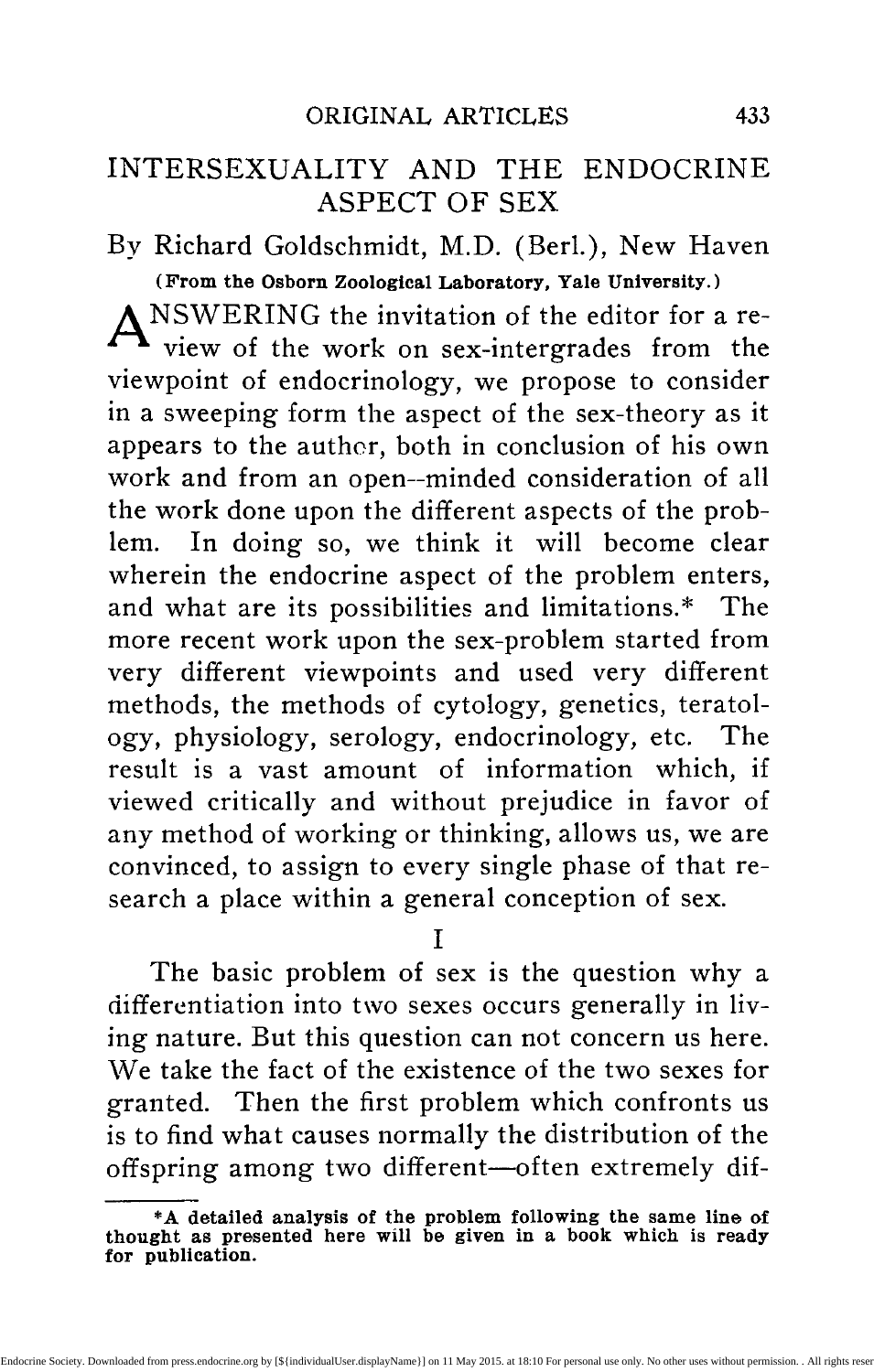poured into the blood of the female. Comparing the facts carefully we feel justified therefore in giving the following answer to our former question: Of what kind is the reaction accelerated by the action of the sex-enzymes with a velocity proportional to their concentration? The reaction is the production of the specific hormones of sexual differentiation. In insects this occurs in every single cell of the body as an irreversible consequence of the combination in fertilization. In the higher vertebrates the reaction becomes more or less centralized within the interstitial tissue of the sex glands.

We have purposely dismissed with a few general words the work on castration and transplantation in birds and mammals in order not to interrupt our general line of argument. But we must now draw attention to the fact that some complication comes in here which is not at present completely understood. We mean the complexity of the action of the hormones of the sex-gland on one side and their relation to the genetic (chromosomal) constitution of the cells upon which they act. We have pointed out that the action of these hormones is required when the sex-characters are to differentiate normally. This fact is proved by the castration experiments in mammals, resulting in the failure of further sexual differentiation, and, furthermore, by the case of the freemartin. But there exists another activity of the hormones of the sexgland, namely the inhibition of the sex-characters of the other sex. This is proved by the cock-feathering of old female birds and the fact that castration in female birds makes them assume the characters of the male sex. And this shows again that in these higher vertebrates sexual differentiation is possible without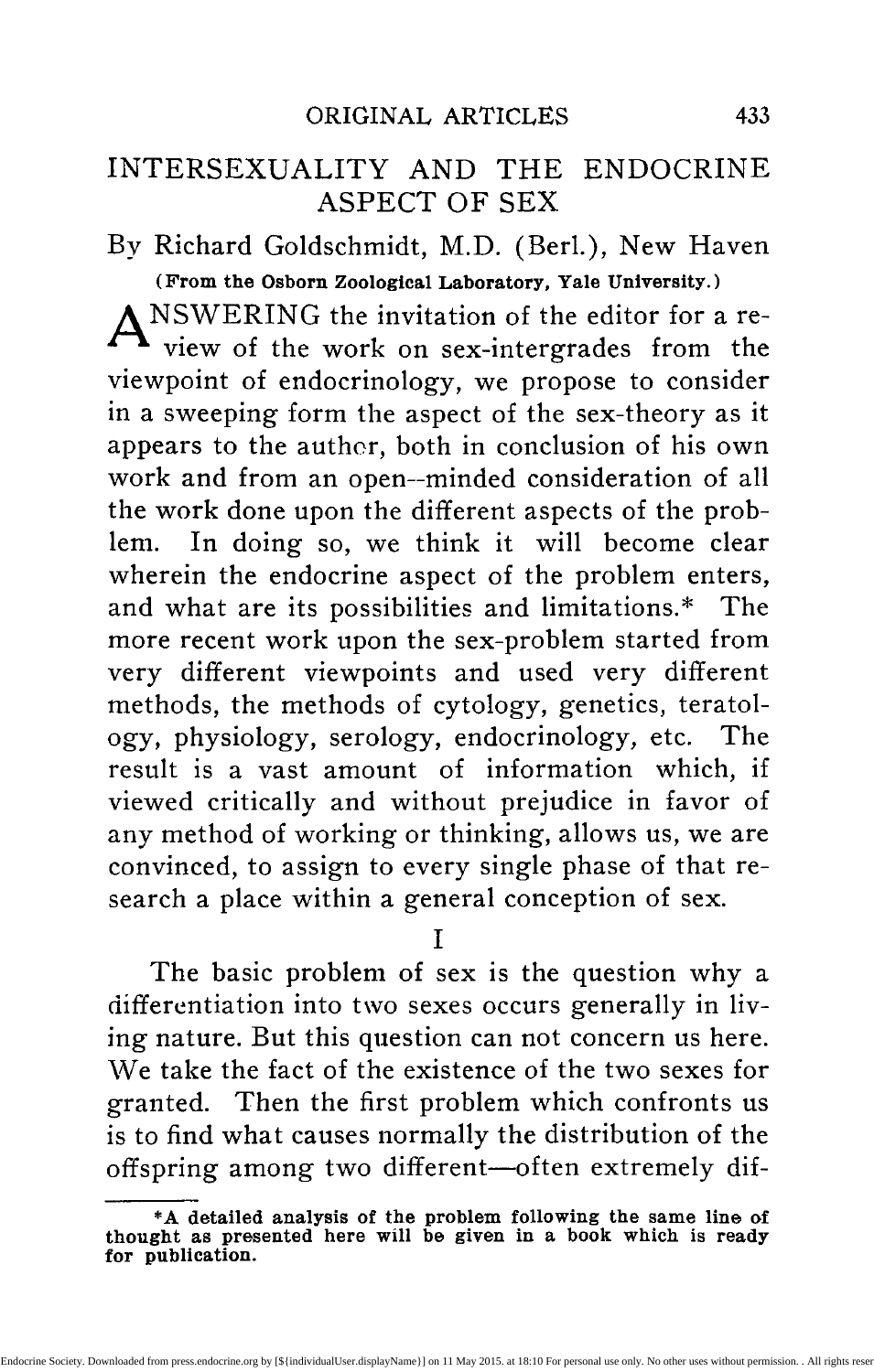specific hormonic action. The latter point is further proved by the fact that in birds typical bilateral gynandromorphs exist, that is, birds with female characters on one side and male characters on the other side of the body. We know from the study of gynandromorphs in insects that they are produced by an abnormality in the distribution of the chromosomes, resulting in the presence of the female set in one half of the body and the male set in the other half. In these gynandromorphous birds the hormones, whatever they are, must be present everywhere in the body; if they were the exclusively decisive factor, no gynandromorphs would occur. To make the case still more complex, gynandromorphic birds are known with an intricate pattern of male and female characters (7); and finally, others are known which, together with the rhythmical change of sexual plumage during one of the breeding seasons, exhibit in certain feathers a mosaic-like admixture of the characters of the other sex. And finally we have the case of  $\mu$ e Sebright-Bantams, fowl where the roosters are normally hen-feathered. But when these roosters are castrated they develop normal cock-feathering! (8) No doubt this short account already shows the existence of an immense complexity, which cannot be regarded as easily to be disentangled. But we may state in what manner we think the facts may be brought together. We assume that in birds the genetic situation is the same as it is in insects. From the moment of fertilization, every cell contains the two enzymes of sexual differentiation which, in proportion to the quantity in which each is present, accelerate within every cell the production of the hormones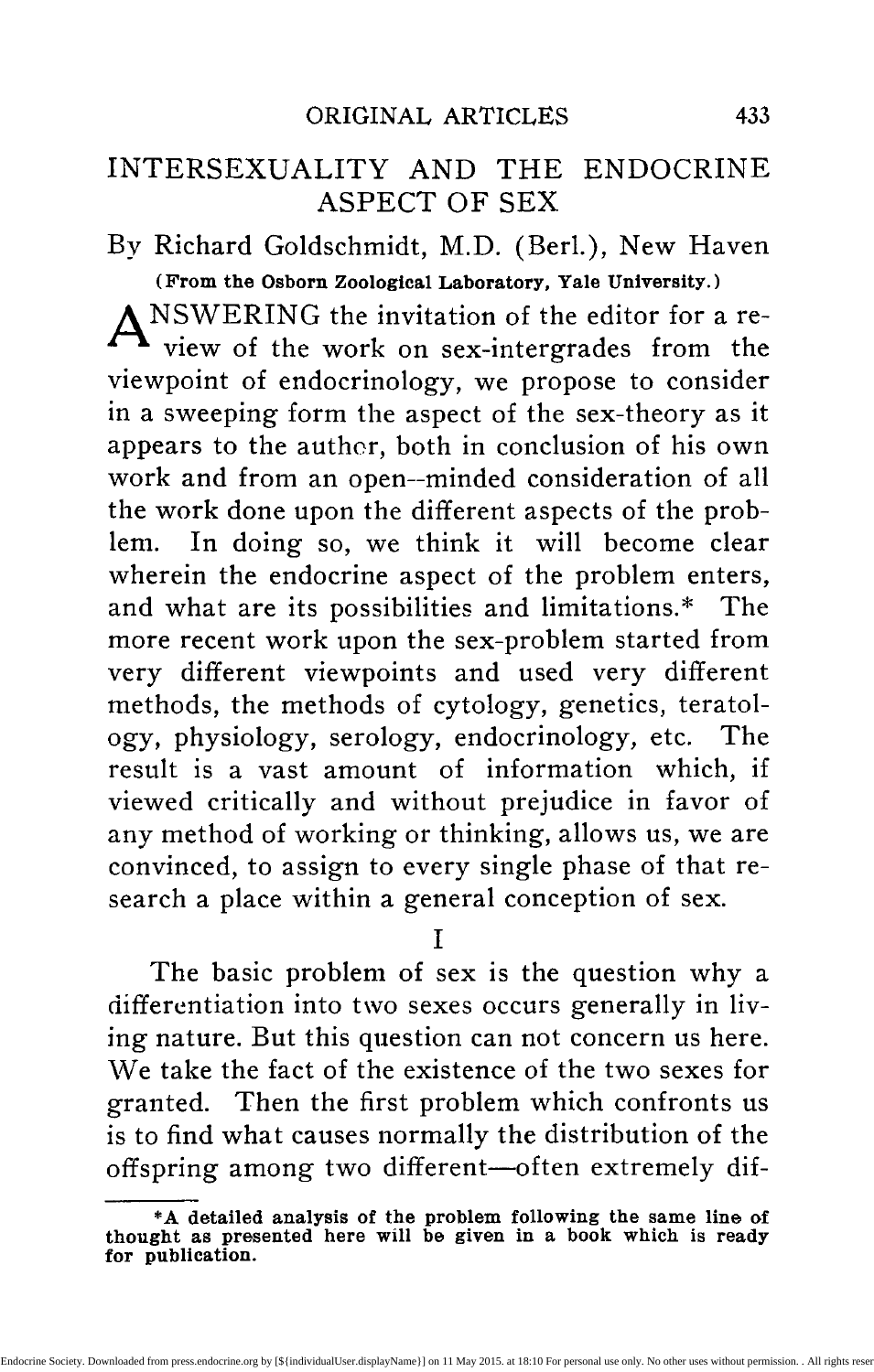of sexual differentiation. But there is one principal physiological difference between the insects and birds: in the former the embryonal and larval development ends with one short period of sexual activity after which the animal dies; in the latter, however, a comparatively long period is necessary before the condition of sexual maturity, which then lasts for several years, is reached. If the conditions were alike in the two cases, then every bird would change its sex during its lifetime, that is, it would become intersexual when the amount of the hormones of the other sex within the cells reached a certain mark. This is, however, prevented by the additional phenomenon of the endocrine production of an inhibitory hormone for the characters of the other sex. This specific endocrine function is based on the presence of a sex-limited or, as we prefer to say, sex-controlled factor, as can be deduced from Morgan's Sebright-Bantam crosses. Thus we may account, at least in principle, for the cases in birds, although additional hypotheses will be necessary for special cases like the Sebright-Bantams or the rhythmical breedingplumage of some birds.

In mammals, however, a further advance seems to have been made in the direction of centralization of the control of the process of differentiation. Here the production of the hormones of sexual differentiation seems to have been shifted from the individual cells to a special endocrine organ, the interstitial tissue of the sex-glands,—a fact most convincingly shown in the case of the freemartin. Castration alone, therefore, can not induce the development of the other sex-characters; that can be accomplished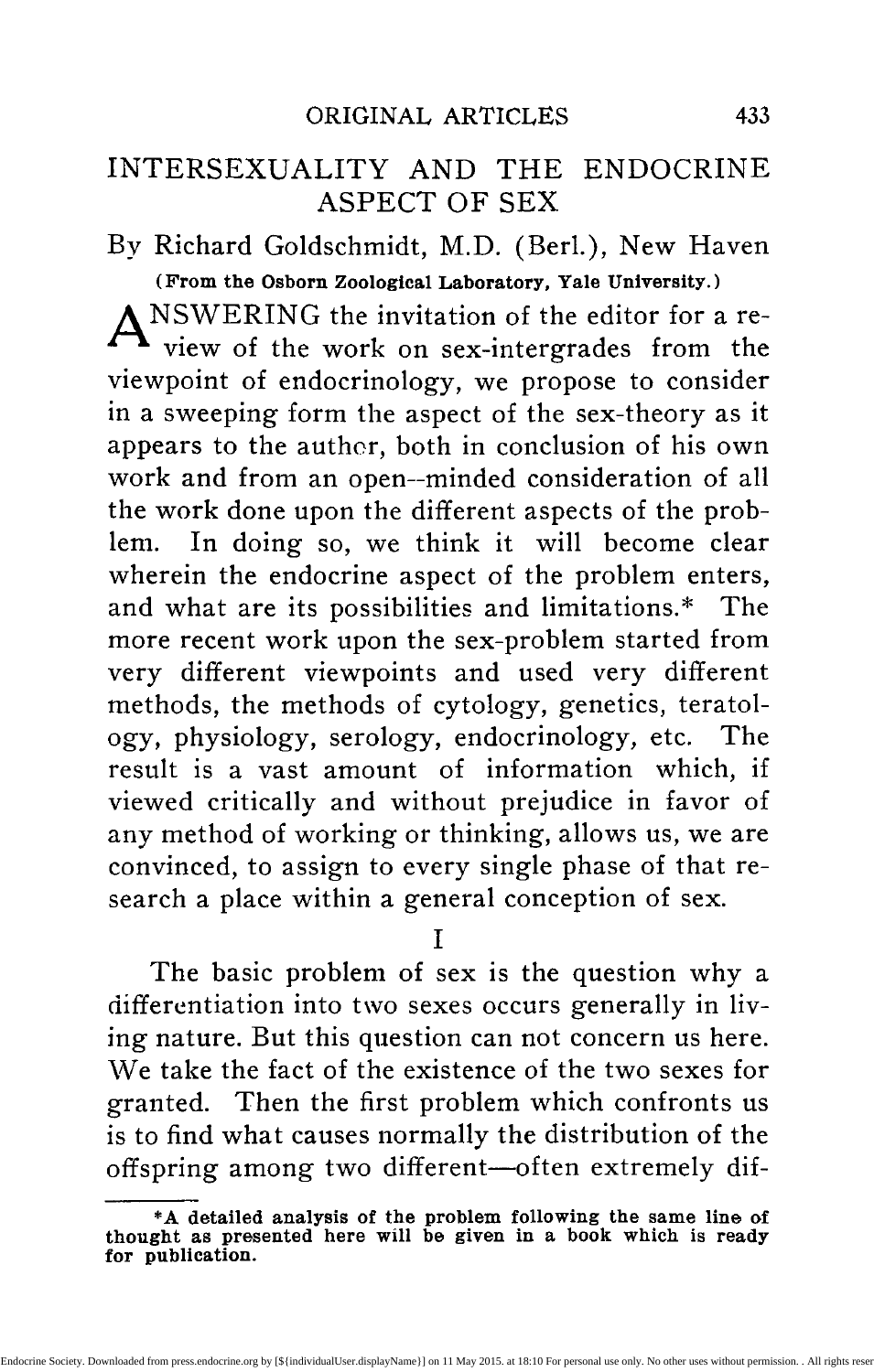only by the transplantation of heterologous gonads. And gynandromorphism seems to be impossible. Finally we repeat that these views can be regarded as provisional only and that much experimental work is still needed here.

 $\overline{V}$ 

Although no other cases of zygotic and hormonic intersexuality are known, where a complete genetic and embryological analysis was possible, the phenomenon will certainly be produced in many other cases. Collectors of insects have often described freaks, which probably are intersexual individuals (not to be confused, however, with gynandromorphs, which are a very different thing); and at least one instance is known where some of the steps produced in our experiments could be duplicated, as in Harrison's crosses of species of the moth Biston. Another instance is found in Daphnids, where Banta (9) found recently a strain throwing constantly intersexuals through many generations, although no experimental control was yet possible. Further the teratology of birds, mammals and man has furnished a considerable number of cases of so-called hermaphroditism and pseudohermaphroditism, many of which are probably cases of hormonic intersexuality, (10) judging from a comparison with the freemartin.\*

<sup>\*</sup>Some authors claim that the presence of perverse mating in- stincts is a type of intersexuality. Halban and others claim it for the case of man, Riddle for cross-bred pigeons, which are supposed to exhibit the perversion more regularly than normal pigeons do, as well as dogs, cows, etc. The possibility of such an explanation can not be denied; but the claim can only be regarded as justified when it is shown that perverted sex-instincts, though permitting also a normal mating, and combined with complete normality of primary and secondary sex-organs, are the starting point or end point of a graduated series of somatic intersexuality. No such evidence is yet available and the behavior of those instincts in intersexual moths— the only completely analyzed instance—is not in favor of such a view.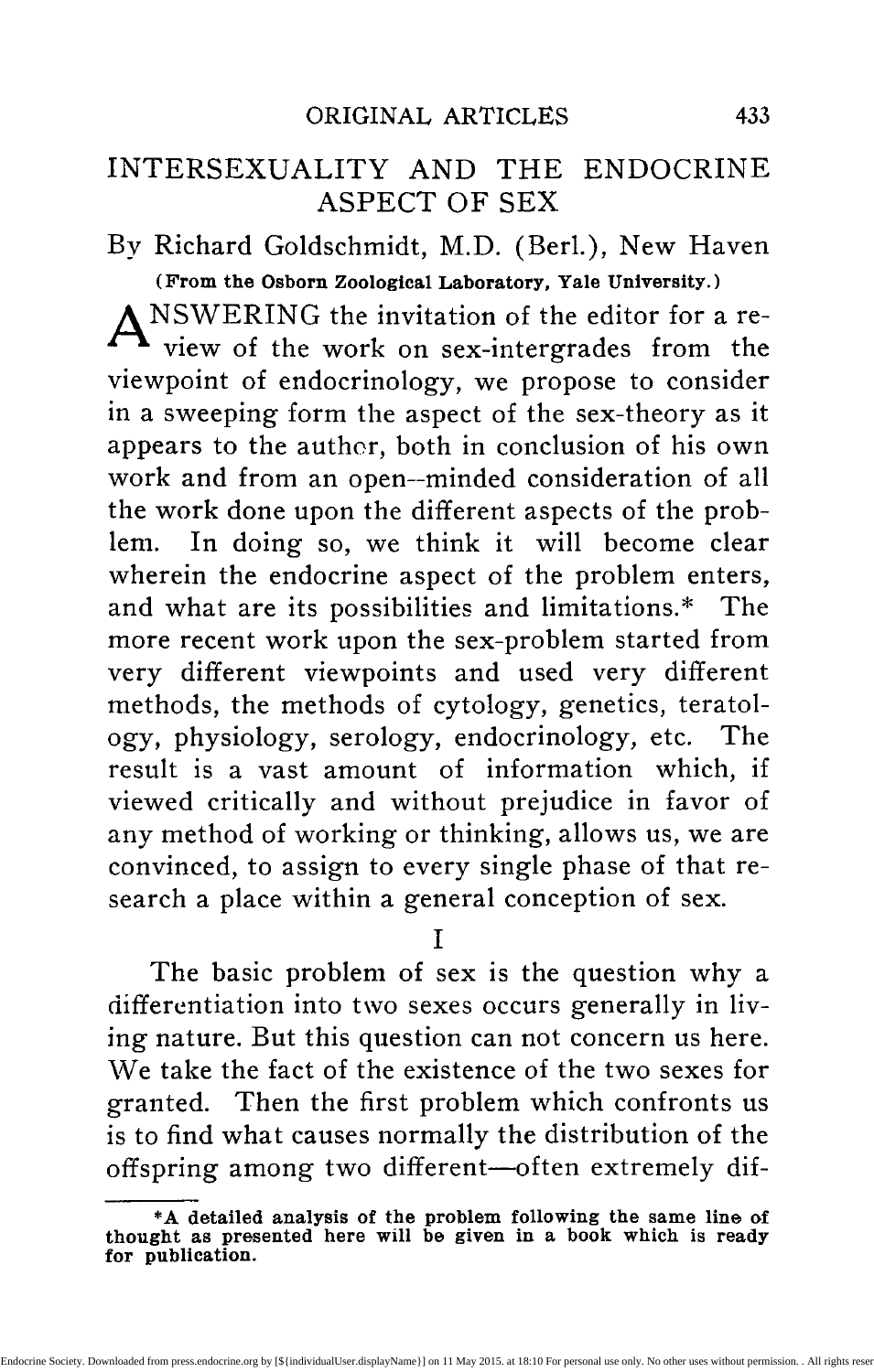But there are other instances of abnormal sexuality known which we feel justified in considering as further types of intersexuality and which will throw further and important light on the problem. There is first the important case of the Gephyrean worm, Bonellia, as analyzed by Baltzer. (11) Bonellia is well known as the prototype of extreme sexual dimorphism: the female is an animal with a plum-like body to which a very long proboscis is attached, the male is a minute animal of the size of an infusorium, with a rudimentary organization, living within the uterus of the female. If a young larva attaches itself to the proboscis of an adult female and lives there '"parasitically" for some time, it develops invariably into a male. Otherwise the larva stays in an indifferent state for some time and then becomes female in the majority of cases. If, however, the experimenter interrupts the "parasitic" stage at different times, individuals develop with different mixtures of male and female characters, that is, intersexual individuals. But there are a few more details which are important for the interpretation of the case. Among the larvae which develop into females, the ones which are late in development, form first sperm, before they become female. Further, a short stage in the parasitic condition accelerates development though it might be female. Then the combination of male and female organs in the intersexes is not orderless, but it seems that the stage of differentiation at the moment of the "turning point" (the interruption of parasitic life) determines the combination. Here we see at once a parallel to the other cases of intersexuality, which suggests the following interpretation: If we wanted to make a decisive experimentum crucis in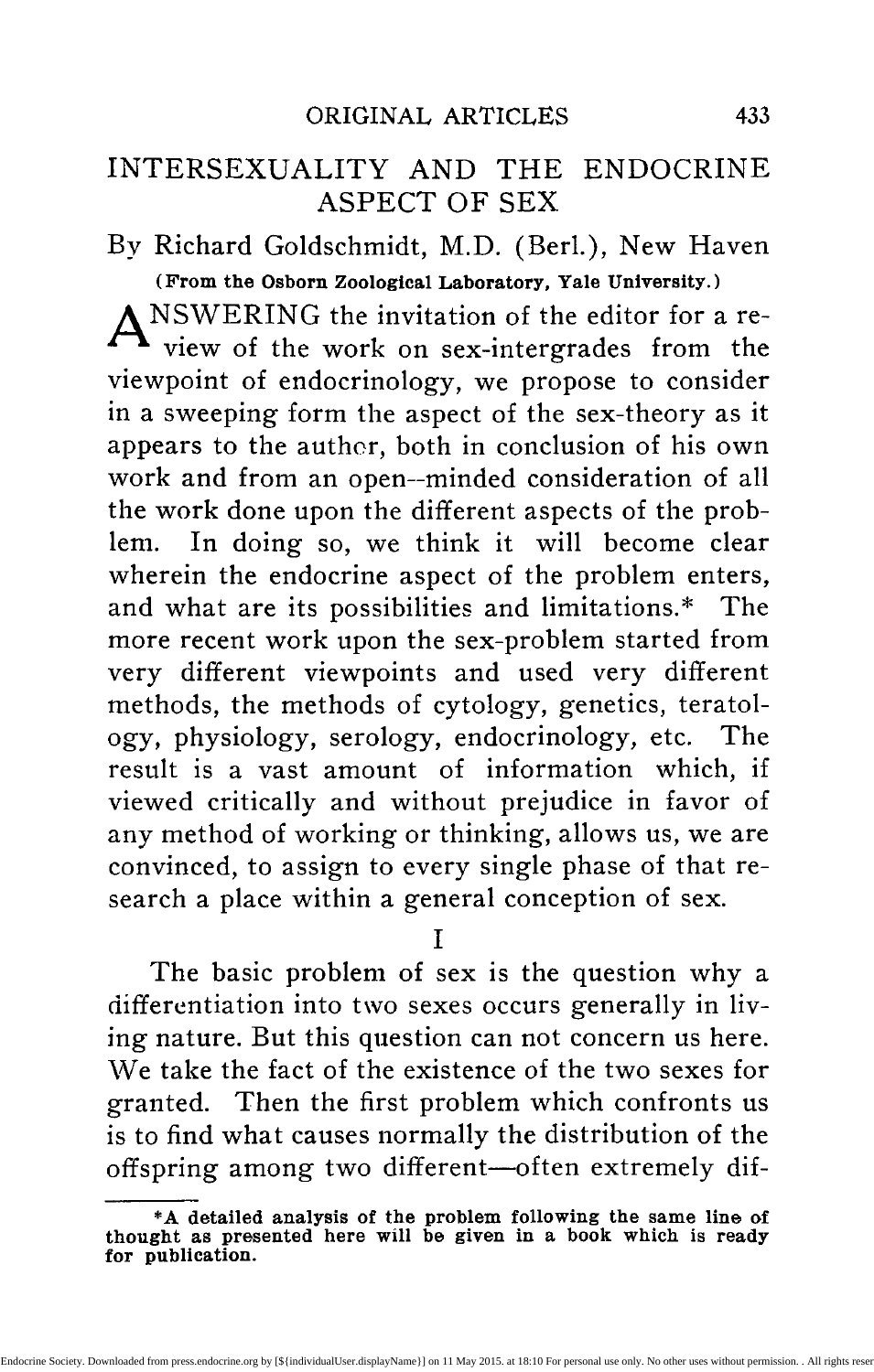regard to the theory of the quantitatively regulated sex-enzymes, it would be, to find a method which accelerates or retards the velocity of growth and differentiation of the individual without influencing the velocity of reaction of the sex-enzyme. Such a method would enable us to force the processes of differentiation into the time when the male or female hormones are set free and therefore to make any individual as intersexual as we like. It seems that Bonellia performs this experiment, furnishing the acting substance by the secretion of the proboscis. The interpretation of the case would be, therefore: In the fertilized eggs of Bonellia, which probably are genetically alike, the relation between the velocity of reaction of the sex-enzymes and the velocity of embryonic differentiation is such that a very slow rate of differentiation is confronted with a system of sexenzymes possessing a high concentration of the male and a low concentration of the female enzyme. In normal development, the time of differentiation of most organs lies beyond the point of the late production of female hormones and the animal is therefore female. The function of the secretion of the proboscis is an acceleration of the rate of differentiation, just as, for example, the hormones of the thyroid act upon the metamorphosis of the frog; differentiation then falls within the time of action of male hormones, the female hormones not yet being present at all. And an incomplete acceleration of the rate of differentiation produces intersexuality, i. e., differentiation first under male then under female hormonic conditions. We might therefore call this type intersexuality by activation. The secretion of the proboscis, activating the rate of differentiation, might be regarded as hor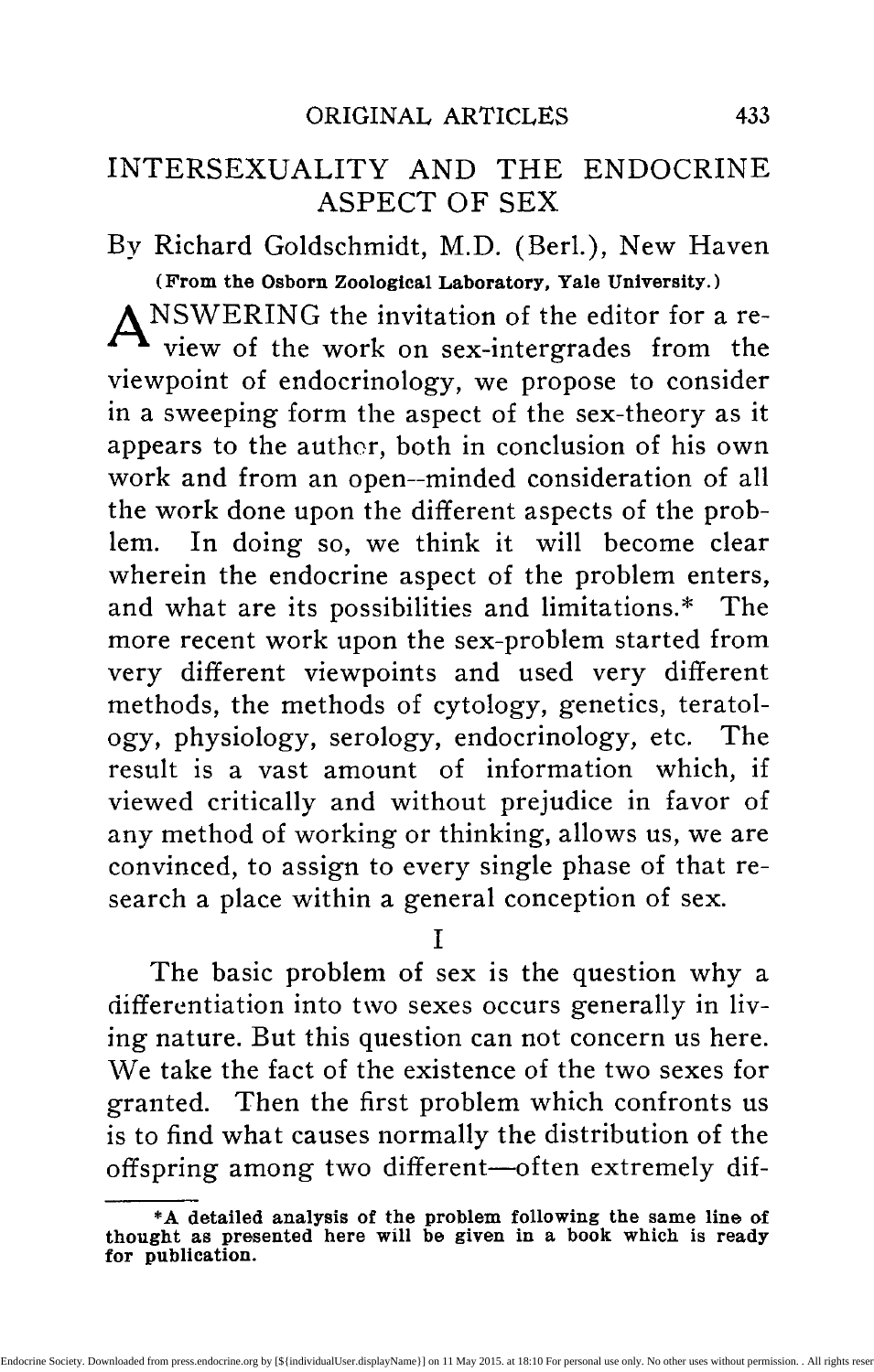monic (although exocrinic) just as the similar action of the thyroidea. It need hardly be added that this hormonic function has nothing to do with the sexhormones.

Another phenomenon should at least be mentioned in this connection,—the so-called protandric hermaphroditism of parasitic crustacea and certain molluscs. In the case of crustacea the simplest type many others exist—is that the individual develops as a male and later, after having fulfilled as such his functions, begins a parasitic life and is transformed into a female. (12) Gould (13) has described a very similar case in the mollusc Crepidula plana, although no parasitism is here concerned. His experiments, however, show that the development of the male phase of an individual is induced by the presence of larger individuals of either sex. Even female individuals may develop male organs to a certain extent under such circumstances. A similarity is certainly exhibited here to the case of Bonellia, although the details are not so clear.

## VI

There is another case of intersexuality which has to be regarded as a special case of zygotic intersexuality. This is the case of the frog, as analyzed by R. Hertwig and his students. (14) Here it is possible to produce by certain combinations of races (some races exhibit the same phenomenon in nature) animals which have first an ovary which is gradually changed into a testis during development. We refrain from reporting the complicated details of the important work, as there is no other endocrine aspect of this case of "transitory intersexuality" than the one common to all cases of zygotic intersexuality.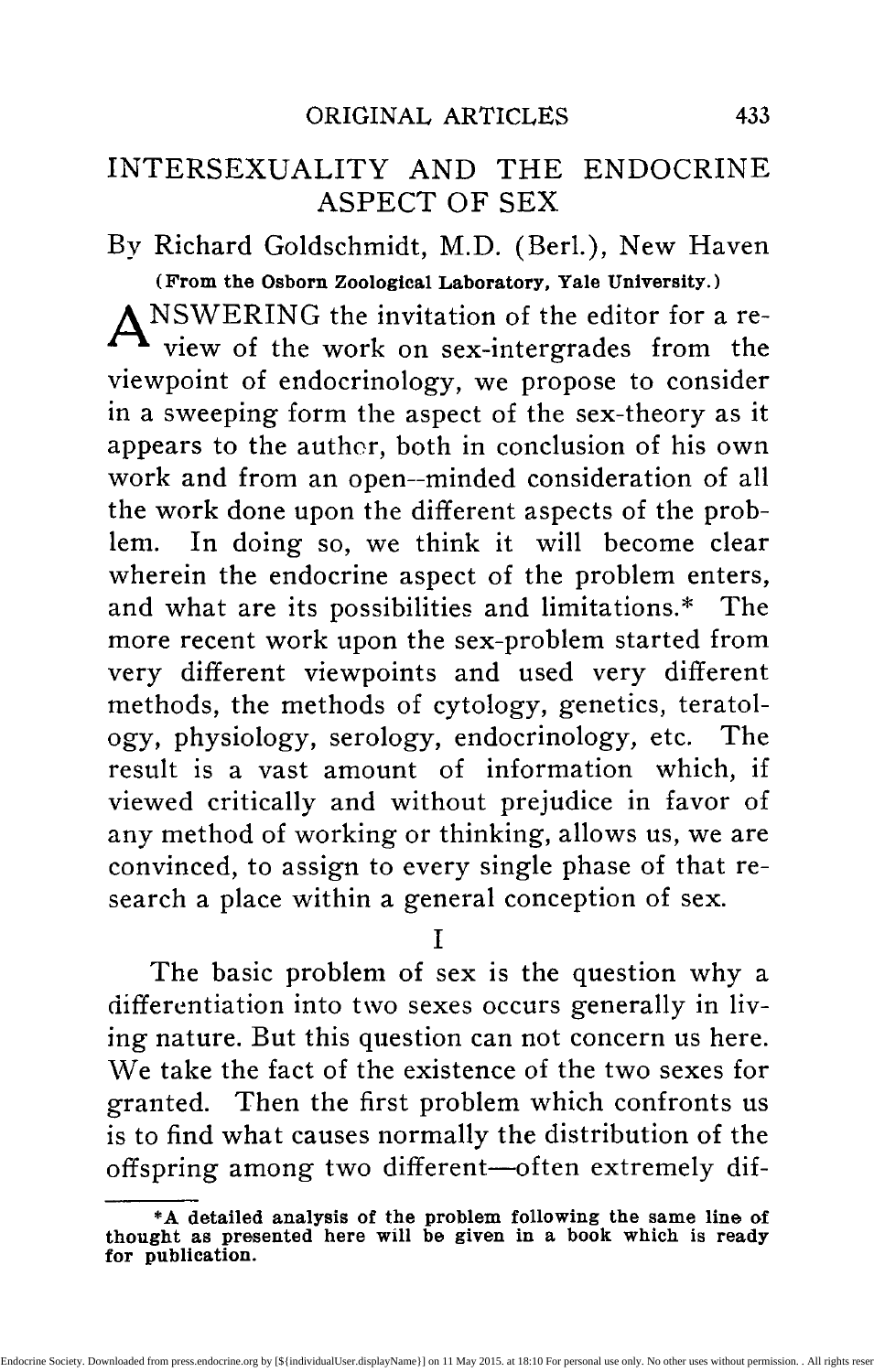But another type of intersexuality can not be passed by, the intersexuality as consequence of parasitic castration, because it has been used as a starting point of attack against the hormonic interpretation of sex. (15) The male crab Inachus, if parasited by Sacculina assumes secondary sex-characters of a female and even eggs are formed within the testis. This is, of course, male intersexuality. But the parasited female does not change correspondingly. G. Smith, who analyzed this case, sees the cause of this change of the male towards femaleness in the influence of the parasite upon the fat-metabolism of the host, the metabolism assuming the female type. He doubts, therefore, an endocrine influence upon sexdifferentiation and adheres to a theory of metabolic stimulation. The parasite as well as the presence of the ovary push the metabolism in the direction of fat-production, as can be demonstrated. Fat constitutes the nutritive material for the eggs and therefore the male sex-cells in the parasited animal grow into eggs.

The last conclusion can be disproved by some facts from our experiments in intersexuality. The normal female caterpillar stores vast amounts of fat, which are used in building up the eggs during pupal life. If now female intersexuality is of such a type that the turning point coincides about with the time of pupation the animal has the large abdomen of the female with all its nutritive material. But then male differentiation begins and no eggs develop in the ovary, which does not grow beyond the larval stage. The hatching intersexual female then possesses the large female abdomen filled with blood rich in fat which could nevertheless not induce the young eggs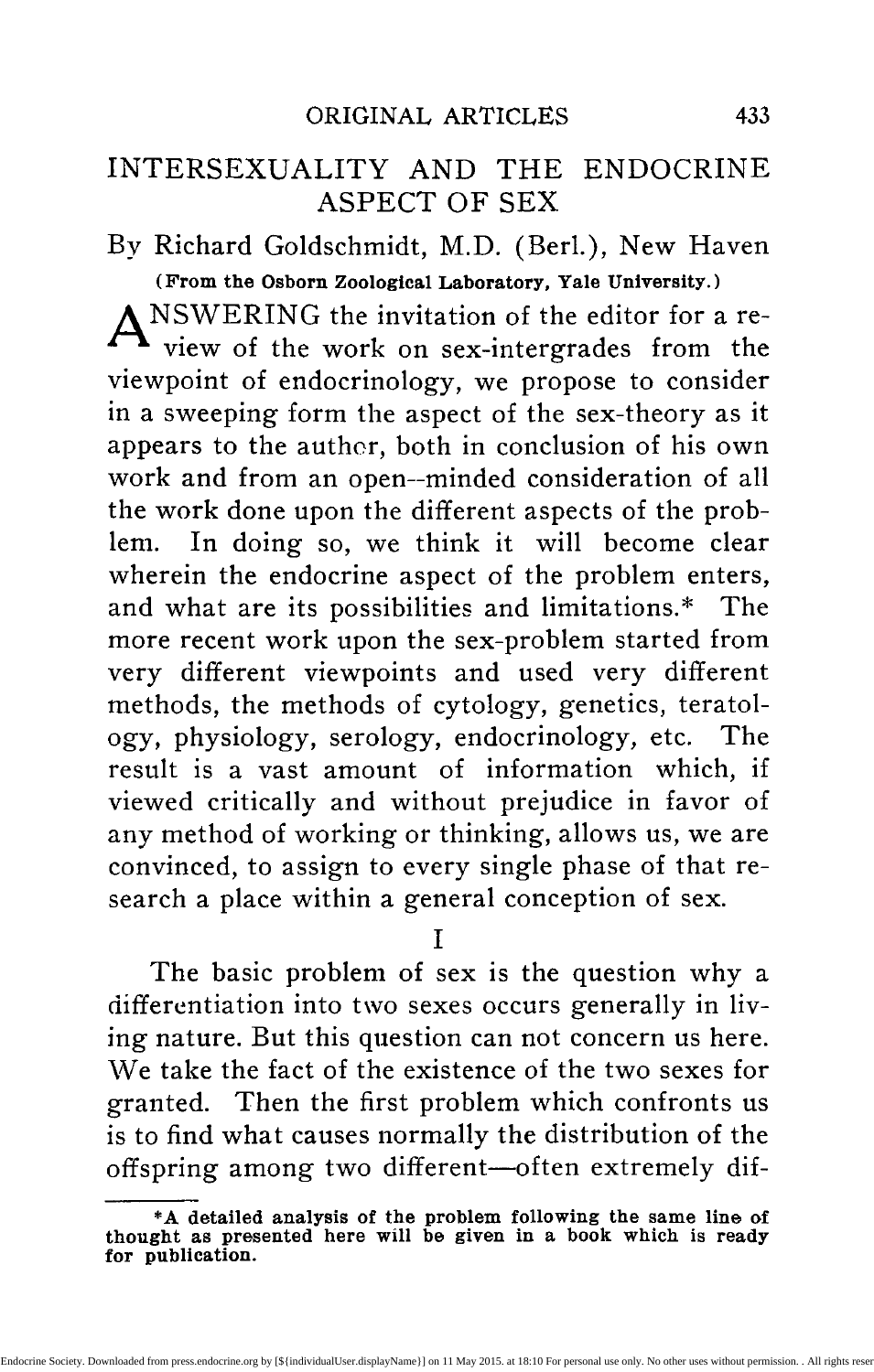to grow and fill out the abdomen; the presence of the male hormones after the turning point preventing it.

We further fail to see how the facts about parasitic castration could be used against the endocrine aspect of sex-differentiation. A different type of metabolism in regard to the sexes is well known for many classes of animals, even a different protein specifiicity, as shown by precipitin reactions. There is no reason for putting this difference upon another level than that of other sex-characters, but for the assumption that the hormones of sexual differentiation act upon the morphogenetic processes by the intermediary of a metabolic change. In view of the fact that all endocrine substances including those of the sex-glands, act in some way upon the general metabolism, such an assumption is certainly justified. And it would be in harmony with other physiological facts, e. g., the striking change of the type of metabolism in flies with the metamorphosis, according to Weinland (16) as compared with the influence of the thyroid on starting metamorphosis in frogs. (17) But this is a problem which concerns every phase of the physiology of development and the question of hormonic participation in the process.

We can hardly pass this metabolic aspect of our problem without referring shortly to views, which, in spite of some points of contact, seem to be in contradiction to the views which we derived from our work. We mean the work of Whitman and Riddle and Riddle on pigeons. (18) Riddle has revived the metabolic view of sex-determination which was held in pre-Mendelian, prechromosomal and prehormonic times. He assumes that the metabolic condition of the *egg* is responsible for the differentiation of sex.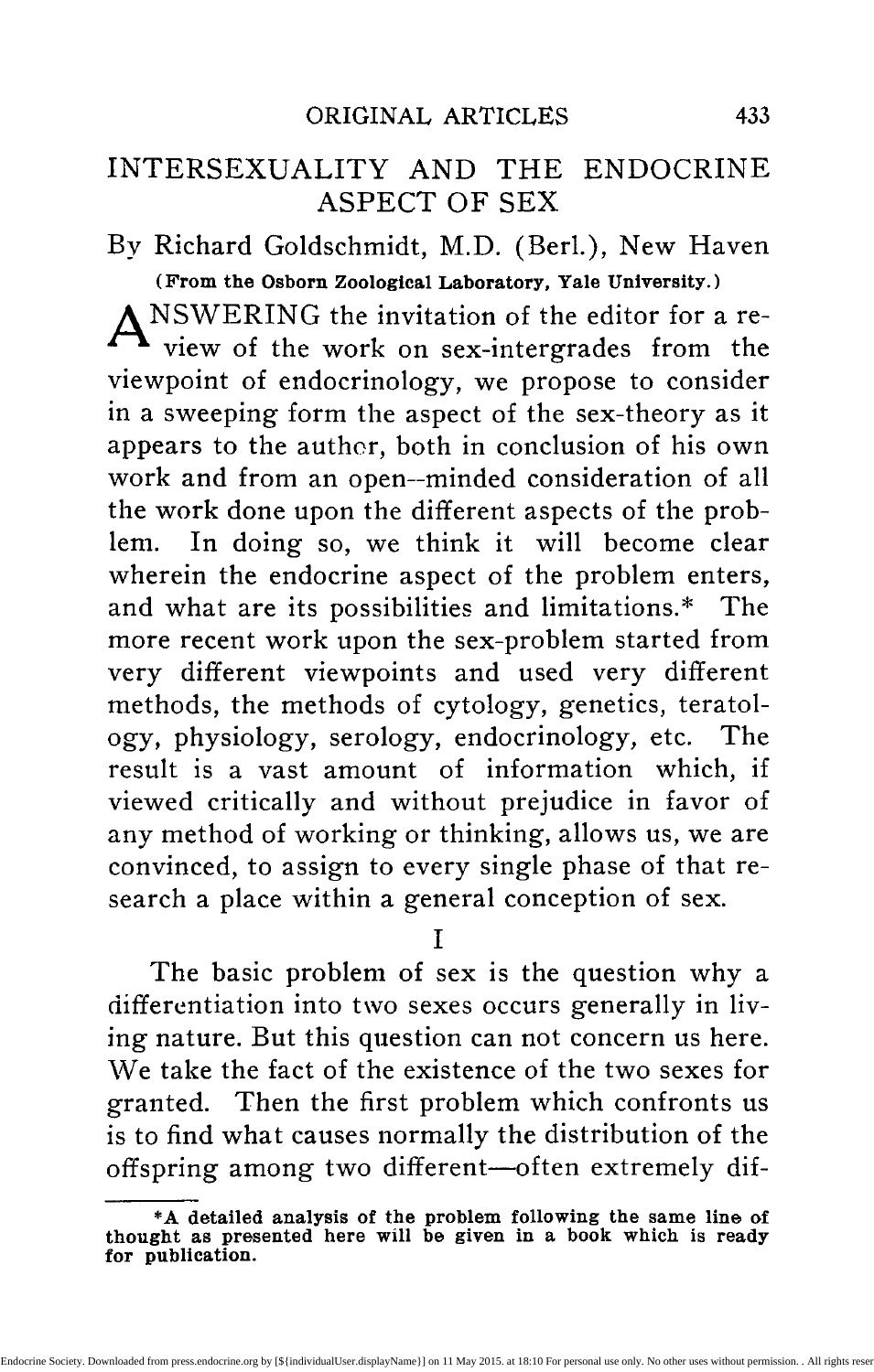The material on which he bases his views is genetic as well as physiological. The main genetic fact is, that from a family-cross of doves only males, and from a generic cross nearly all males are produced. But if reproductive overwork is forced upon these birds the early eggs produce mostly or only males, the later eggs mostly or only females. The chemical study of the eggs showed that their metabolic state or energy-content is correlated with the sex of the future animal in normal reproduction as well as in the above mentioned experimental conditions. Riddle seems therefore to believe that these metabolic conditions of the eggs are the basis of sex and controlling these conditions means the control of sex. In looking over all the facts regarding the mechanism and physiology of sex, we feel unable to agree with such a theory, although realizing the importance of the actual facts. One and the same *egg* of a Rotifer or a bee can develop into a male or female, the decision lying with parthenogenesis or fertilization; the same *egg,* however, can develop into a gynandromorph or mosaic of male and female parts of any mixture if fertilization is abnormal (the famous Eugster bees). (19) And nevertheless male and female bees are as different in regard to metabolism as any other animal on record (see Straus). (20) One and the same *egg* of the gipsy moth develops into a female, an intersexe of any description, or a male, the result depending exclusively upon the genetic constitution of the fertilizing sperm, viz., the sex-chromosomes of the sperm, as can be proven with mathematical certainty. In every case of male heterozygosis the situation is the same and the metabolic differences of the sexes are the consequence of the combination in fer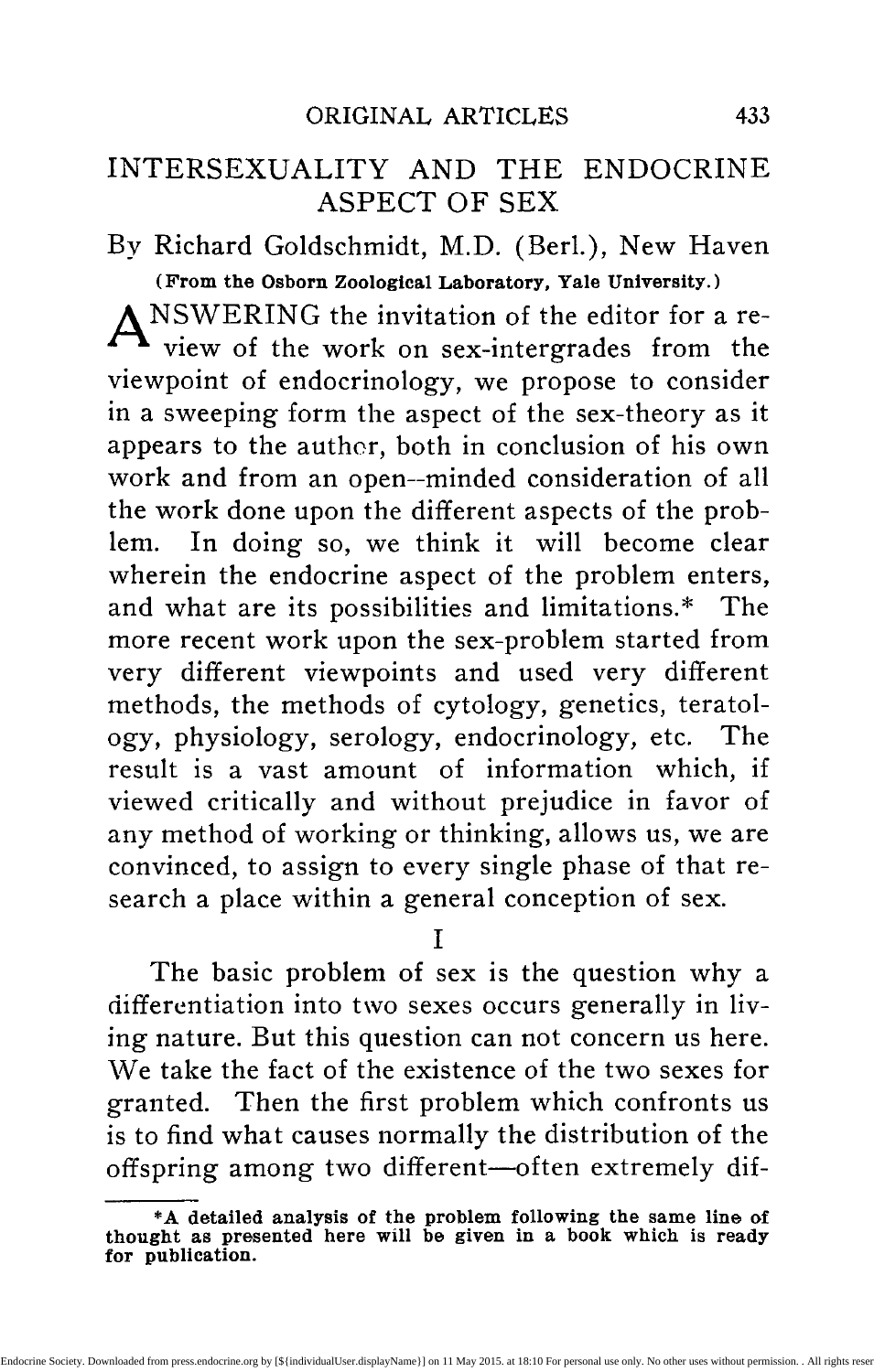tilization, not the cause. We feel justified, therefore, in rejecting a theory of sex, which makes metabolic differences the cause instead of one of the effects of sex-differentiation. We think, moreover, that the importance of that work on doves lies in another direction.\* It might belong to the same category of sexproblems as the overripeness experiments of Pfliiger, Thury, Hertwig, etc., as the relation of the visible differences in egg-size of Dinophilus to sex, as the problem of male- and female-producers in Aphids and Hymenoptera; the problem of influencing the chromosomal mechanism of sex-distribution; a problem which is certainly of the greatest cytological, physiological and practical interest.

### VII

We have tried to sketch the theory of sex as we see it, as the result of the different lines of research and our own work, and to assign to the endocrine aspects of the problem the right place within. We can hardly finish this very condensed review without pointing to the possibility of applying the same line of argument to the problem of heredity in general.\* (26) There is no logical reason for separating the difference in regard to sex from the other specific differences in living nature. The characters which distinguish sex are of the same order' as the characters which separate species, genera, families. They are size and shape, symmetry and subdivision, and all the results of differential growth; they are chemical qualities like pigmentation, and all the phases of metabolism; they are further the specificity of proteins. The

**<sup>\*</sup>See also Morgan's remarks in his paper quoted in Bib. 8. tA detailed presentation of the following views will be pub- lished as soon as conditions permit..**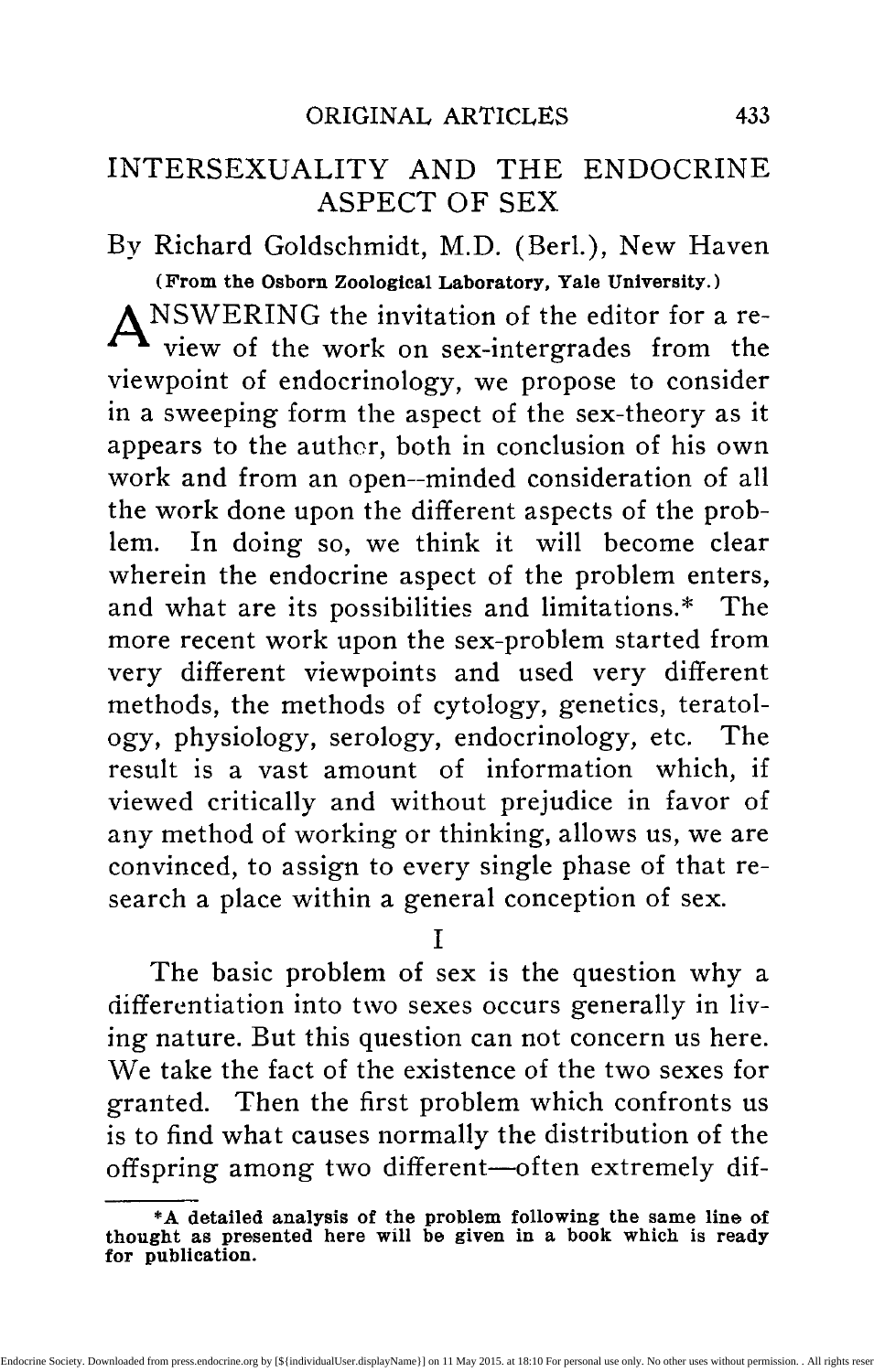mechanism of the distribution of the determinants of these characters in the process of heredity is in both cases the same, the distribution by means of the chromosomes. Then, just as the differentiation of sexual characters is influenced by endocrine action, important characters of general organization are influenced by the hormones of thyroid, hypophysis, etc., like growth, correlation of organs, metamorphosis, nervous functions, metabolism and instincts. We feel justified, therefore, in applying the same conceptions to all other processes of heredity which we were able to derive for the case of sex because all the differences occur within the offspring of the same parents. So we conceive of the mechanism and physiology of heredity thus: The fertilized *egg* furnishes in its protoplasm the chemical material and the physical substratum for the processes of growth and differentiation. The chromosomes furnish the determinants or factors for the specific direction of these processes, which make the offspring similar to the parents. These factors are enzymes, which are not only characteristic in regard to their quality, but which are handed over to the sex-cell in very exact quantities or concentrations. As the reactions accelerated by these enzymes take place with a velocity in proportion to their concentration, a very subtle mechanism is given for the production of definite reactions with a different velocity, thus assuring the always returning rhythm of differentiation. As only certain products of reaction will be influenced by the next working enzyme, localization is possible in addition to rhythm. And the reaction accelerated by the enzymes of heredity to a definite velocity, is the formation of hormones, directing growth, metabo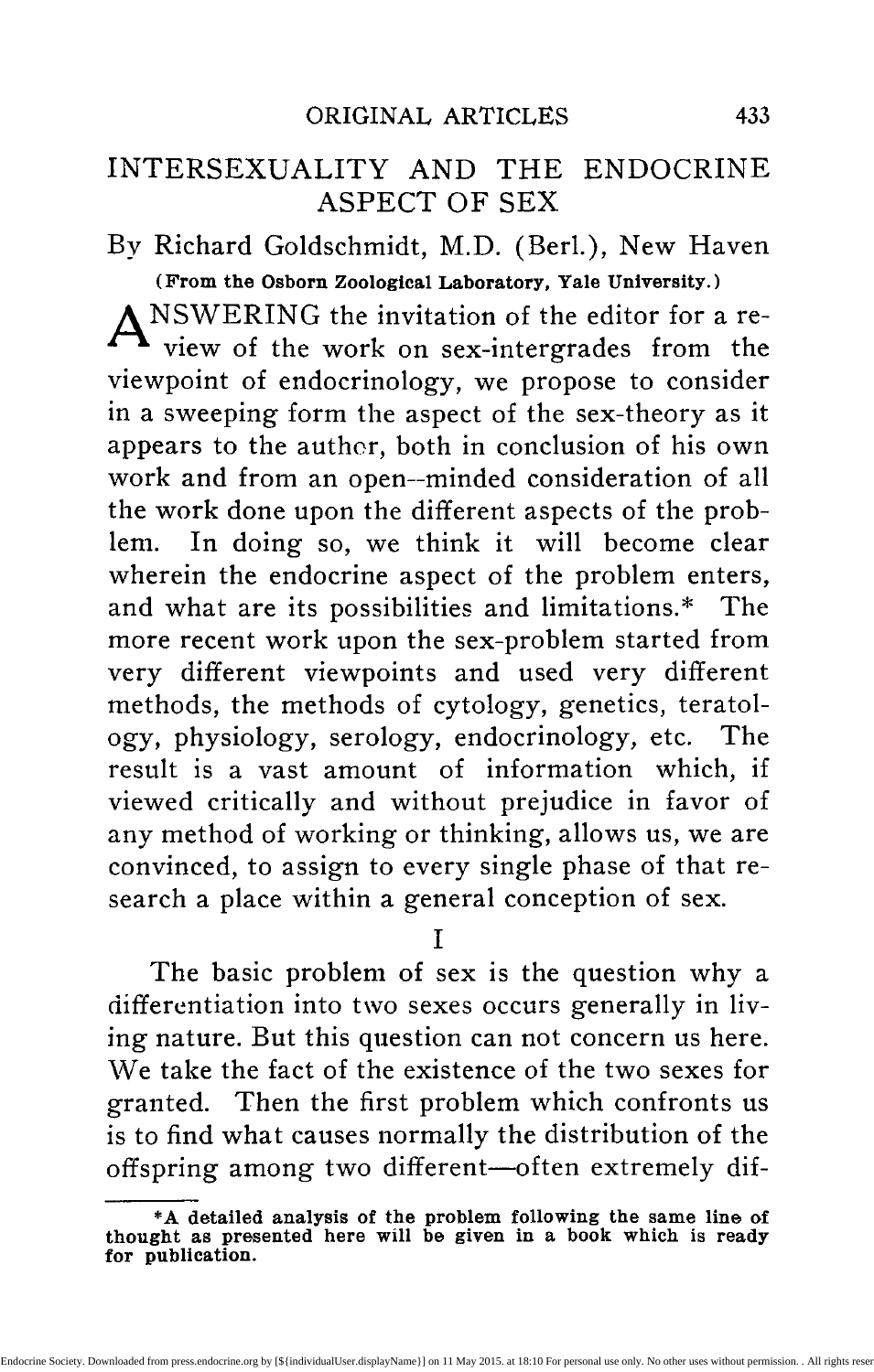lism and differentiation, similar in their action to the known hormones of the thyroid, hypophysis, etc. Thus the entire problem of heredity assumes at a certain point an endocrine aspect.

- REFERENCES<br>See Meisenheimer, I. Experimentelle Studien zur Soma-
- 1. See Meisenheimer, I. Experimentelle Studien zur Soma-<br>und Geschlechtsdifferenzierung. Jena, 1909.<br>Kopec, Untersuchungen über Castration und Transplan-<br>tation bei Schmetterlingen. Arch. Entwicklgsmech. 33,<br>1911.<br>2. See H
- die innere Sekretion der Keimdrüsen. Jena, 1914.<br>Tandler, E., and Grosz, S. Die biologischen Grundlagen<br>der secundären Geschlechscharaktere. Berlin, 1913.
	-
- 3. See our publications since 1911. The most recent are:<br>Experimental intersexuality and the sex-problem. Experimental intersexuality and the sex^problem. Amer. Natur. 50, 1916. A further contribution to the theory of sex. Jour. Exp. Zool. 22, 1917. A mono-graphic account of the entire work will be published as
- soon as conditions permit.<br>
4. Steinach, E. Willkürliche Umwandlung von Säugetier-<br>
männchen, etc. Pflüger"s Arch. 144, 1912. Feminier-<br>
ung von Männchen und Masculierung von Weibchen.<br>
Centralbl. Phys. 22, 1913.<br>
Goodale,
	-
- 
- -
- Genetics, 3, 1914.<br>
7. Bateson, W., and Rose Haig Thomas. Note on a pheas-<br>
ant showing abnormal sex-characters. Jour. of Genetics, 6, 1917.<br>
8. Morgan, Th. H. The theory of the gene. Amer. Natur.<br>
1917.<br>
9. Harrison, T. W
- 
- 

1914.<br>Banta, A. M. Sex intergrades in a species of Crustacea.<br>Proc. Nat. Ac. Sc. 1916.<br>10. See Neugebauer, F. L. von. Hermaphroditismus beim

Menschen. Leipzig, 1908.